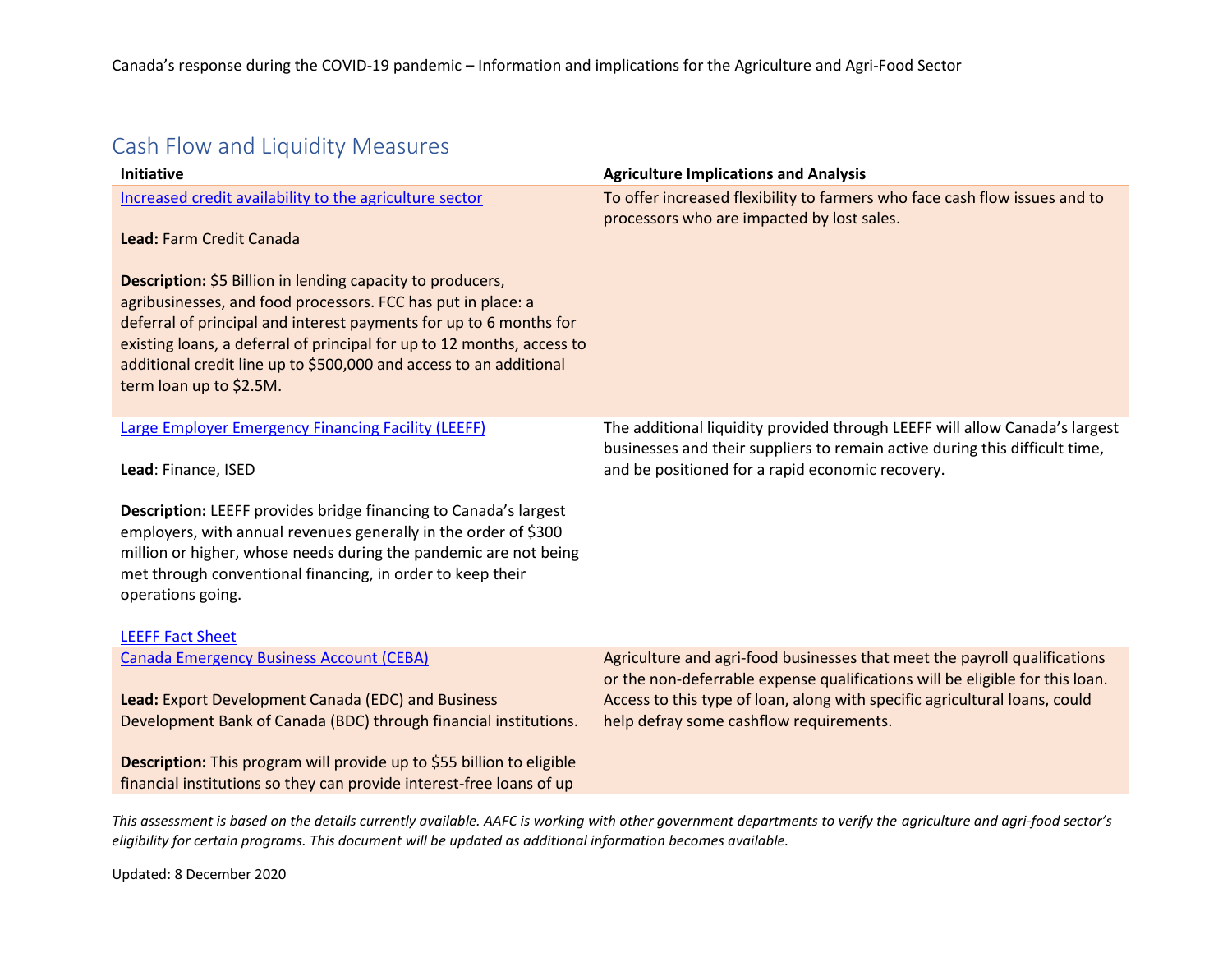| to \$40,000 to small businesses and not-for-profits, to help cover<br>their operating costs during a period where their revenues have | After completing the application, supporting documentation must also be<br>uploaded.                                                                                                                         |
|---------------------------------------------------------------------------------------------------------------------------------------|--------------------------------------------------------------------------------------------------------------------------------------------------------------------------------------------------------------|
| been temporarily reduced. Repaying the balance of the loan on or                                                                      |                                                                                                                                                                                                              |
| before December 31, 2022 will result in loan forgiveness of 25<br>percent (up to \$10,000).                                           | The September 23 Speech from the Throne committed to expanding the<br>Canada Emergency Business Account to help businesses with fixed costs.<br>The 2020 Fall Economic Statement reaffirmed this commitment. |
| To qualify, organizations either need to demonstrate they paid                                                                        |                                                                                                                                                                                                              |
| between \$20,000 to \$1.5 million in total payroll in 2019, or for                                                                    | The removal of the previous condition for having an existing, active                                                                                                                                         |
| applicants with payroll lower than \$20,000, they would need to                                                                       | business chequing/operating account will allow more agriculture and agri-                                                                                                                                    |
| demonstrate that they had eligible non-deferrable expenses                                                                            | food businesses to access this loan. Eligible agriculture and agri-food                                                                                                                                      |
| between \$40,000 and \$1.5 million.                                                                                                   | businesses can now apply after opening a business chequing/operating<br>account with their primary financial institution.                                                                                    |
| Eligible non-deferrable expenses include:                                                                                             |                                                                                                                                                                                                              |
| Wages and other employment expenses to independent<br>$\bullet$<br>(arm's length) third parties;                                      | Applicants who have received the \$40,000 CEBA loan may apply for the<br>\$20,000 expansion, which provides eligible businesses with an additional                                                           |
| Rent or lease payments for real estate used for business<br>$\bullet$<br>purposes;                                                    | \$20,000 in financing.                                                                                                                                                                                       |
| Rent or lease payments for capital equipment used for<br>$\bullet$<br>business purposes;                                              | All applicants have until March 31, 2021, to apply for \$60,000 CEBA loan<br>or the \$20,000 expansion.                                                                                                      |
| Payments incurred for insurance related costs;<br>$\bullet$                                                                           |                                                                                                                                                                                                              |
| Payments incurred for property taxes;<br>$\bullet$                                                                                    |                                                                                                                                                                                                              |
| Payments incurred for business purposes for telephone<br>$\bullet$                                                                    |                                                                                                                                                                                                              |
| and utilities in the form of gas, oil, electricity, water and<br>internet;                                                            |                                                                                                                                                                                                              |
| Payments for regularly scheduled debt service;<br>$\bullet$                                                                           |                                                                                                                                                                                                              |
| Payments incurred under agreements with independent<br>$\bullet$                                                                      |                                                                                                                                                                                                              |
| contractors and fees required in order to maintain                                                                                    |                                                                                                                                                                                                              |
| licenses, authorizations or permissions necessary to                                                                                  |                                                                                                                                                                                                              |
| conduct business by the Borrower.                                                                                                     |                                                                                                                                                                                                              |
| Payments incurred for materials consumed to produce a<br>$\bullet$                                                                    |                                                                                                                                                                                                              |
| product ordinarily offered for sale by the Borrower.                                                                                  |                                                                                                                                                                                                              |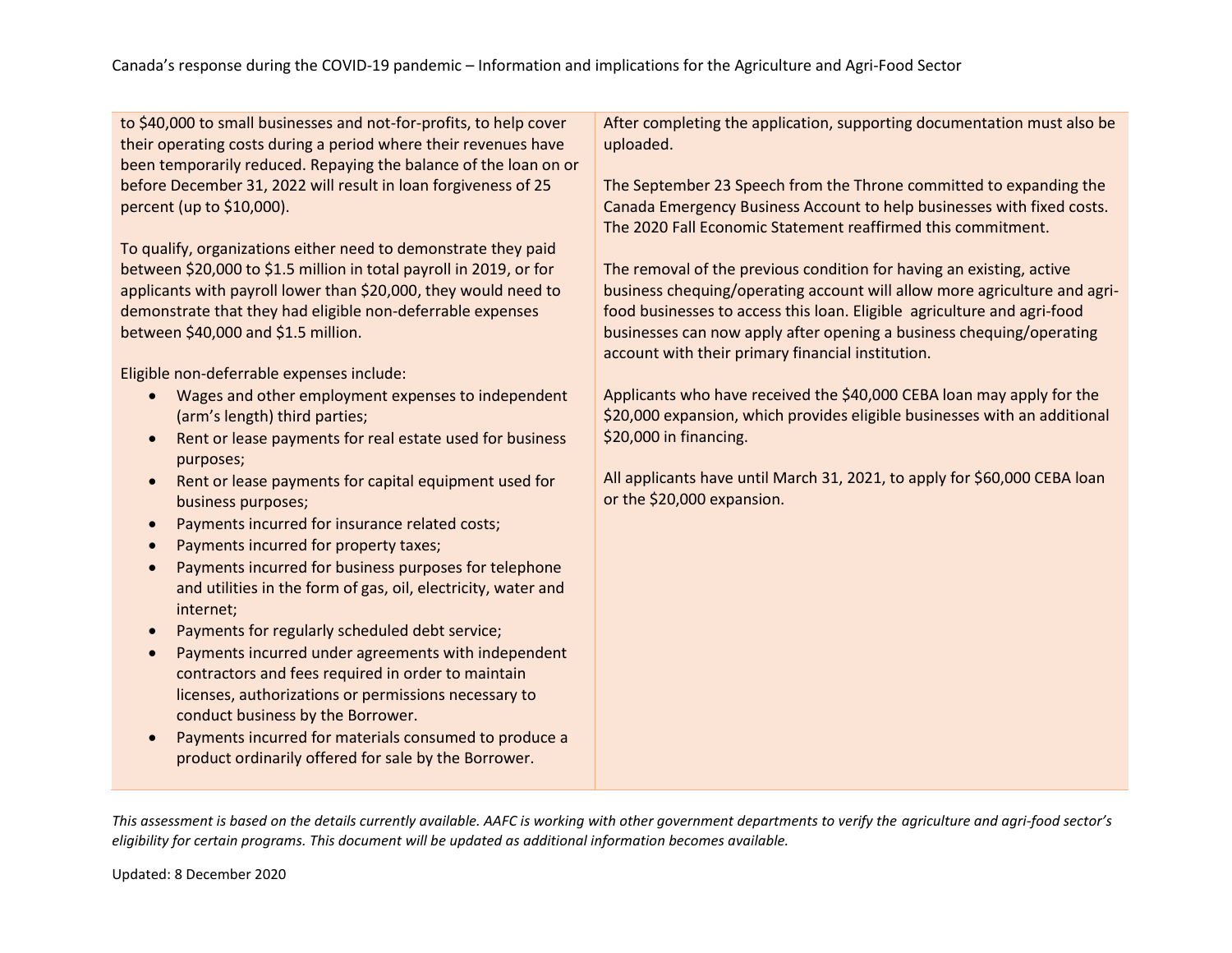| As of October 26, 2020, eligibility for CEBA has expanded by   |
|----------------------------------------------------------------|
| removing the previous March 1, 2020, condition for having an   |
| active business chequing/operating account. With this removal, |
| eligible businesses can now apply after opening a business     |
| chequing/operating account with their primary financial        |
| institution.                                                   |

On October 9, 2020, the Government announced its intention to expand the CEBA to enable businesses, and not-for-profits eligible for CEBA loans—and that continue to be seriously impacted by the pandemic—to access an interest-free loan of up to \$20,000, in addition to the original CEBA loan of \$40,000. Half of this additional financing would be forgivable if repaid by December 31, 2022 (up to \$10,000). Further details, including the launch date and application process are to be announced.

On December 4, the Government announced that eligible businesses facing financial hardship as a result of the COVID-19 pandemic will now be able to access the additional interest-free loan of up to \$20,000, which is on top of the initial \$40,000 that was available. Half of this additional financing, up to \$10,000, will be forgivable if the loan is repaid by December 31, 2022.

**Lead:** Export Development Canada (EDC) and Business

Development Bank of Canada (BDC) through financial institutions.

The additional loan effectively increases CEBA loans from the existing \$40,000 to \$60,000 for eligible businesses, of which a total of up to \$20,000 will be forgiven if the balance of the loan is repaid on time. [Small and Medium-sized Enterprise Loan and Guarantee program](https://www.bdc.ca/en/about/mediaroom/news_releases/pages/new-small-medium-sized-enterprise-loan-guarantee-program-help-ease-access-credit-entrepreneurs-impacted-covid-19.aspx#:~:text=The%20new%20Small%20and%20Medium-sized%20Enterprise%20Loan%20and,these%20businesses%20for%20their%20operational%20cash%20flow%20requirements.)

EDC aspect of this loan guarantee program could have uptake by the agriculture and agri-food sector specifically those who have existing loans with EDC.

#### **Description:**

*This assessment is based on the details currently available. AAFC is working with other government departments to verify the agriculture and agri-food sector's eligibility for certain programs. This document will be updated as additional information becomes available.*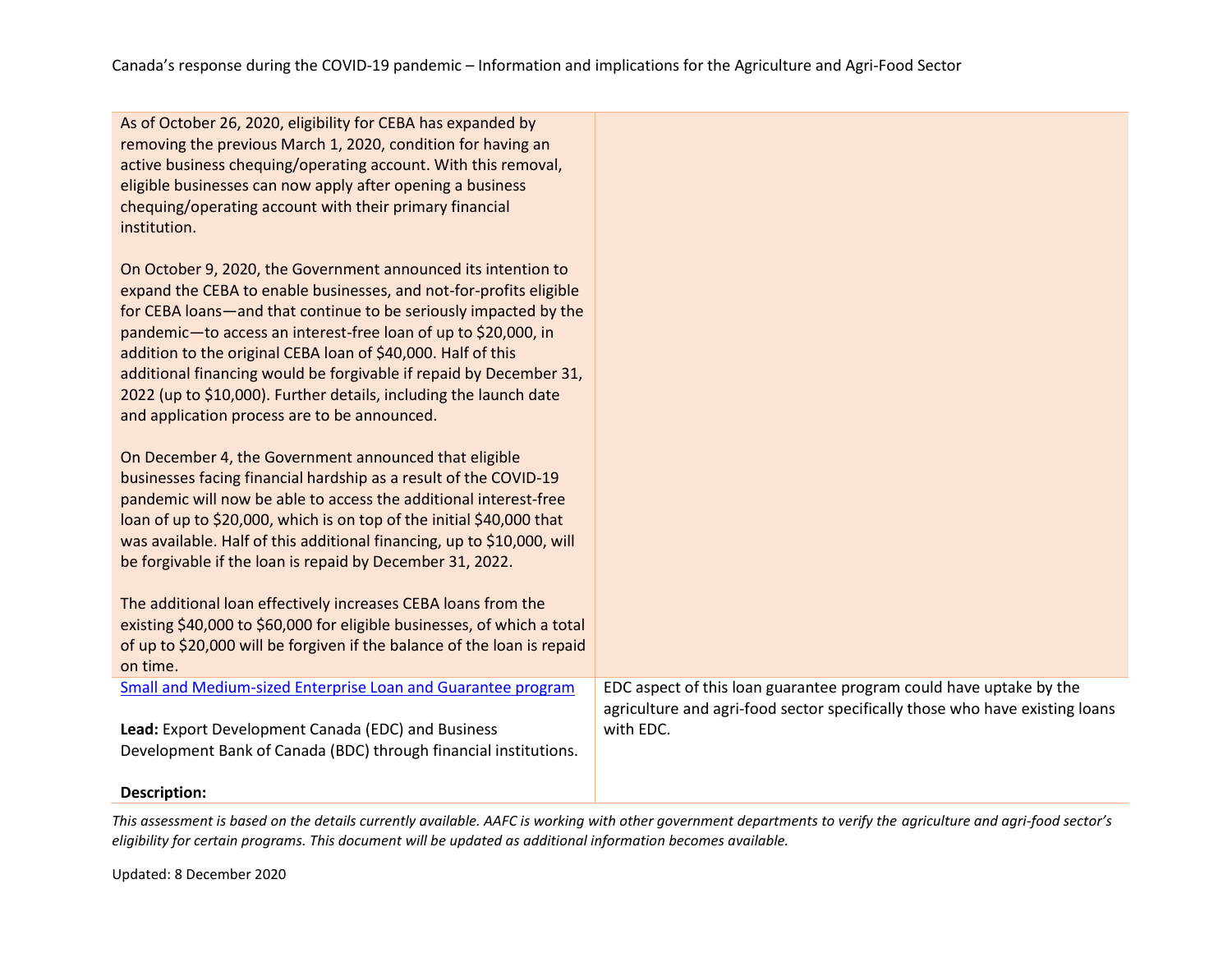| This program will enable up to \$40 billion in lending and includes:<br>Loan Guarantee for Small and Medium-Sized Enterprises:<br>EDC is working with financial institutions to issue new operating<br>credit and cash flow term loans of up to \$6.25 million to SMEs.<br><b>Co-Lending Program for Small and Medium-Sized Enterprises:</b><br>BDC is working with financial institutions to co-lend term loans to<br>SMEs for their operational cash flow requirements. Eligible<br>businesses may obtain incremental credit amounts of up to \$6.25<br>million through the program.                                                                                                                                                                                                                                                                                                                |                                                                                                                                                          |
|-------------------------------------------------------------------------------------------------------------------------------------------------------------------------------------------------------------------------------------------------------------------------------------------------------------------------------------------------------------------------------------------------------------------------------------------------------------------------------------------------------------------------------------------------------------------------------------------------------------------------------------------------------------------------------------------------------------------------------------------------------------------------------------------------------------------------------------------------------------------------------------------------------|----------------------------------------------------------------------------------------------------------------------------------------------------------|
| Mid-market Financing and Guarantee Program                                                                                                                                                                                                                                                                                                                                                                                                                                                                                                                                                                                                                                                                                                                                                                                                                                                            | BDC's program is targeted to mid-size businesses with annual revenues in<br>excess of about \$100 million to \$500 million, from any sector or industry. |
| Lead: Export Development Canada (EDC) and Business<br>Development Bank of Canada (BDC) through financial institutions.                                                                                                                                                                                                                                                                                                                                                                                                                                                                                                                                                                                                                                                                                                                                                                                | EDC's program will be available to companies who tend to have revenues<br>between \$50 million to \$300 million.                                         |
| <b>Description:</b>                                                                                                                                                                                                                                                                                                                                                                                                                                                                                                                                                                                                                                                                                                                                                                                                                                                                                   |                                                                                                                                                          |
| BDC's Mid-Market Financing Program provides commercial<br>$\bullet$<br>loans ranging between \$12.5 million and \$60 million to<br>medium-sized businesses whose credit needs exceed what<br>is already available through the Business Credit Availability<br>Program and other measures.<br>EDC's Mid-Market Guarantee and Financing Program<br>$\bullet$<br>brings liquidity to companies who tend to have revenues<br>of between \$50 million to \$300 million, to sustain<br>operations during this uncertain period. EDC will continue<br>to work with Canadian financial institutions to guarantee<br>75 per cent of new operating credit and cash-flow loans -<br>ranging in size from \$16.75 million to a maximum of \$80<br>million. These expanded guarantees are available to<br>exporters, international investors and businesses that sell<br>their products or services within Canada. |                                                                                                                                                          |
| <b>Agriculture and Food Business Solutions Fund</b>                                                                                                                                                                                                                                                                                                                                                                                                                                                                                                                                                                                                                                                                                                                                                                                                                                                   | This initiative will provide companies with the stability and flexibility they<br>need to rebuild their business models during challenging times.        |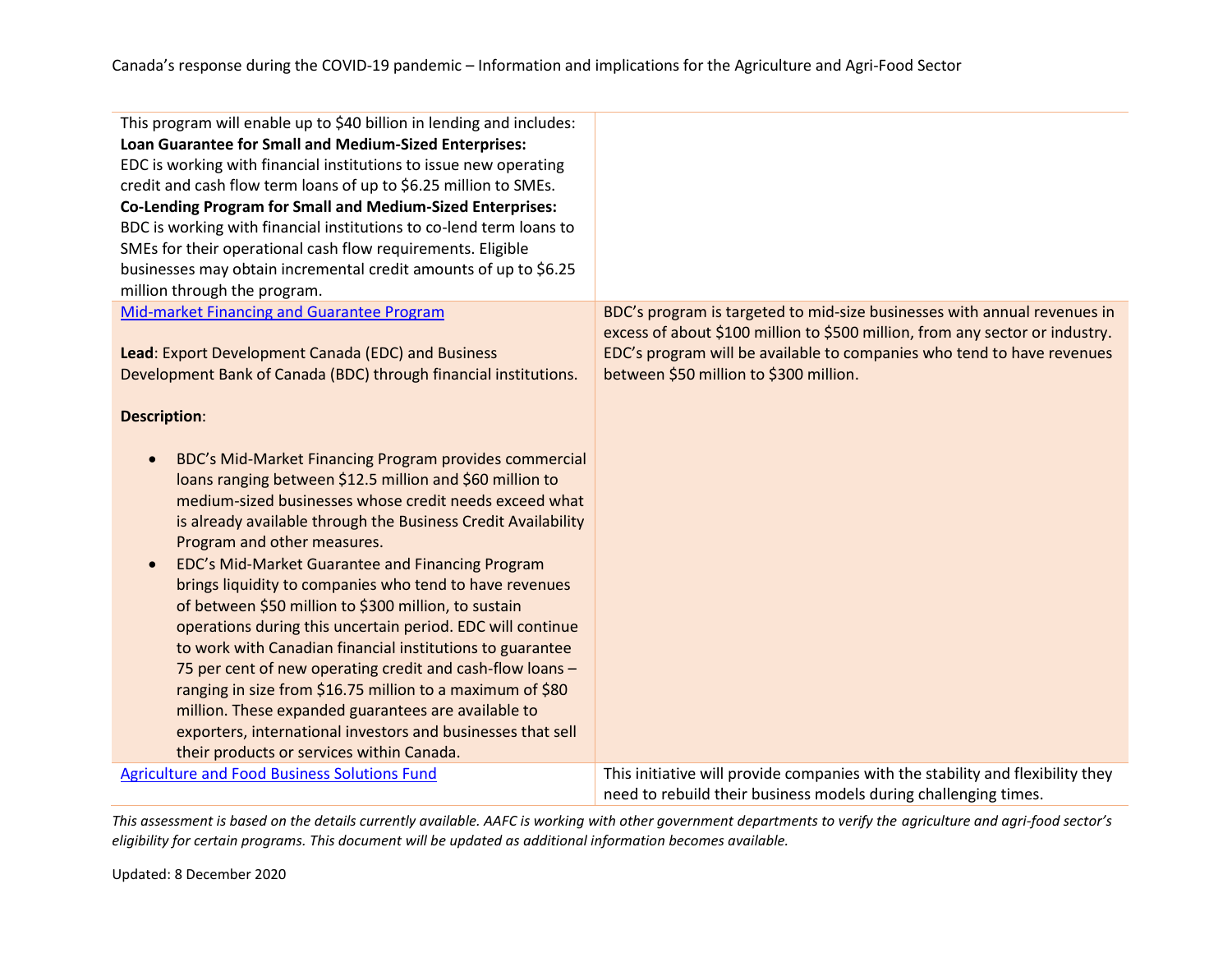Canada's response during the COVID-19 pandemic – Information and implications for the Agriculture and Agri-Food Sector

| Lead: FCC                                                                                                                                                                                                                                                                                       |                                                                                                                                                                                                                                                                                                                                                                                      |
|-------------------------------------------------------------------------------------------------------------------------------------------------------------------------------------------------------------------------------------------------------------------------------------------------|--------------------------------------------------------------------------------------------------------------------------------------------------------------------------------------------------------------------------------------------------------------------------------------------------------------------------------------------------------------------------------------|
| Description: A \$100-million venture capital fund to support<br>proven, viable companies through unexpected business<br>disruptions.<br>To qualify, companies need to demonstrate an impact from an                                                                                             | The fund is set up to support a wide range of enterprises in the<br>agribusiness and agri-food sector, including companies involved in<br>primary production, agri-tech, manufacturing, packaging and distribution.<br>The fund will help companies in times of need through innovative<br>solutions such as convertible debt investments and other flexible<br>financing solutions. |
| unexpected business disruption, such as the loss of a key supplier,<br>temporary loss of a facility or permanent loss of critical staff or<br>leadership. Funds cannot be used to repay shareholder loans or<br>purchase shareholder equity positions.                                          |                                                                                                                                                                                                                                                                                                                                                                                      |
| <b>Canadian Dairy Commission</b><br>Lead: CDC                                                                                                                                                                                                                                                   | This increase supports costs associated with the temporary storage of<br>cheese and butter to avoid food waste.                                                                                                                                                                                                                                                                      |
| <b>Description:</b> The Government worked to increase the Canadian<br>Dairy Commission's borrowing limit by \$200 million.                                                                                                                                                                      |                                                                                                                                                                                                                                                                                                                                                                                      |
| <b>Canada Emergency Commercial Rent Assistance</b>                                                                                                                                                                                                                                              | <b>STATUS: CLOSED</b>                                                                                                                                                                                                                                                                                                                                                                |
| Lead: Finance in collaboration with provinces and territories                                                                                                                                                                                                                                   | Note: Canada Emergency Rent Subsidy was announced as the successor<br>to Canada Emergency Commercial Rent Assistance.                                                                                                                                                                                                                                                                |
| Description: This program provided forgivable loans to qualifying<br>commercial property owners to cover 50 per cent of three<br>monthly rent payments that are payable by eligible small business<br>tenants who are experiencing financial hardship during April, May,<br>June and September. |                                                                                                                                                                                                                                                                                                                                                                                      |
| <b>Canada Emergency Rent Subsidy</b>                                                                                                                                                                                                                                                            | Agricultural organizations are a part of the list of eligible businesses.                                                                                                                                                                                                                                                                                                            |
| Lead: Finance, CRA                                                                                                                                                                                                                                                                              | Qualifying properties includes any "real or immovable property"<br>(buildings or land) in Canada that the business or organization owns or<br>rents, and uses in the course of its ordinary activities.                                                                                                                                                                              |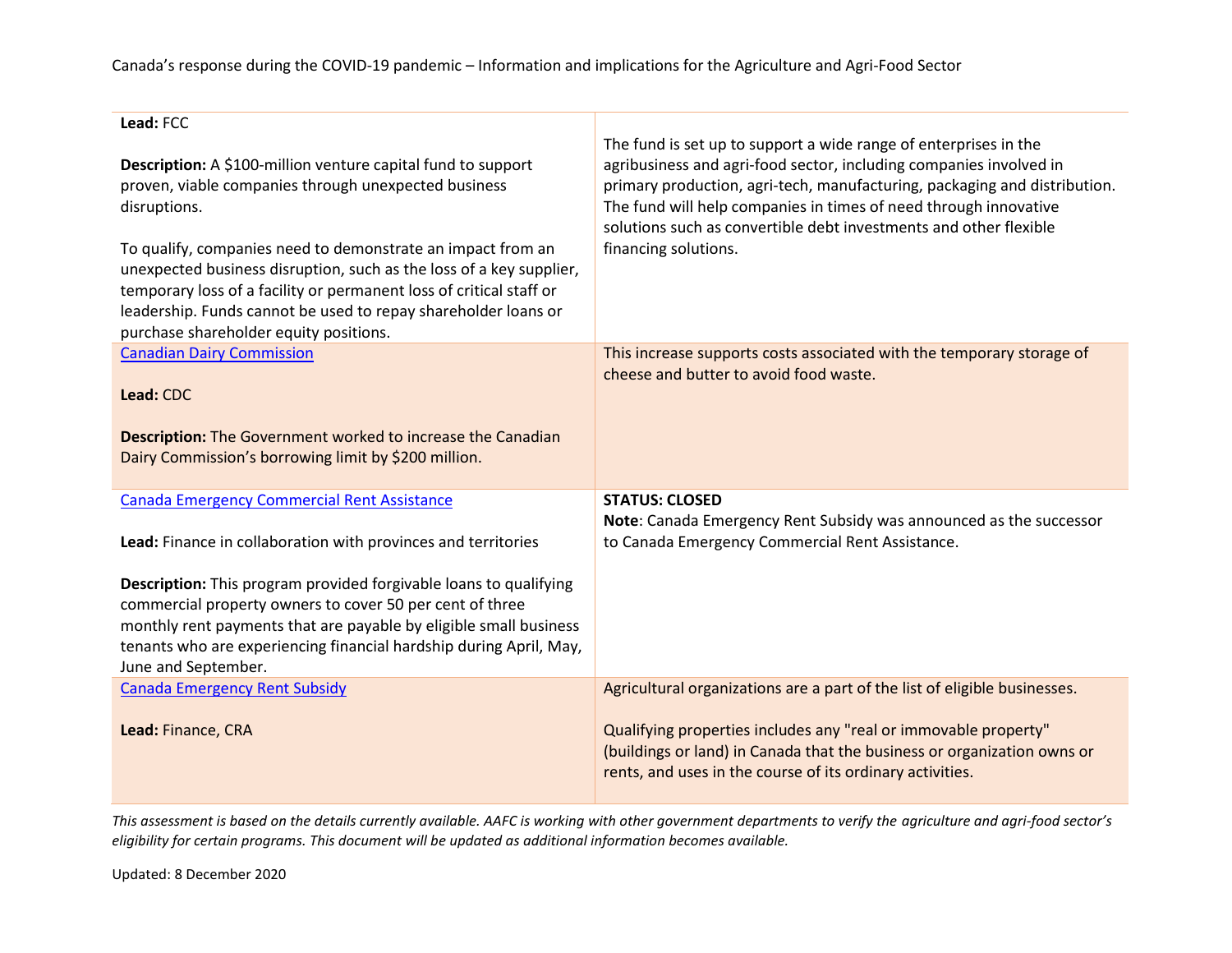| <b>Description:</b> The new Canada Emergency Rent Subsidy (CERS) is a<br>successor to the Canada Emergency Commercial Rent Assistance<br>(CECRA)                                                                                                                                                                                                          | The Fall Economic Statement announced that the base subsidy rate of up<br>to 65 per cent will be available on eligible expenses until March 13, 2021. |
|-----------------------------------------------------------------------------------------------------------------------------------------------------------------------------------------------------------------------------------------------------------------------------------------------------------------------------------------------------------|-------------------------------------------------------------------------------------------------------------------------------------------------------|
| The subsidy will provide direct support of up to 65 per cent of<br>eligible expenses to tenants and property owners for qualifying<br>organizations affected by COVID-19. It will provide payments<br>directly to qualifying renters and property owners, without<br>requiring the participation of landlords.                                            |                                                                                                                                                       |
| Canadian businesses, non-profit organizations, or charities who<br>have seen a drop in revenue due to the COVID-19 pandemic may<br>be eligible for a subsidy to cover part of their commercial rent or<br>property expenses, starting on September 27, 2020, until June<br>2021. There is no minimum revenue drop required to qualify for<br>the subsidy. |                                                                                                                                                       |
| Eligible expenses include commercial rent, property taxes<br>(including school taxes and municipal taxes), property insurance,<br>and interest on commercial mortgages (subject to limits) for a<br>qualifying property, less any subleasing revenues. Any sales tax<br>(e.g., GST/HST) component of these costs would not be an eligible<br>expense.     |                                                                                                                                                       |
| For each claim period, a tenant can claim eligible expenses up to a<br>maximum of:<br>\$75,000 per business location (base and top-up)<br>$\bullet$<br>\$300,000 in total for all locations (including any amounts<br>claimed by affiliated entities)<br>This applies to the base subsidy only; there is no maximum for the<br>top-up subsidy.            |                                                                                                                                                       |
| <b>Lockdown Support</b>                                                                                                                                                                                                                                                                                                                                   | Businesses will have access to additional support in areas where public<br>health restrictions have been implemented which has resulted in            |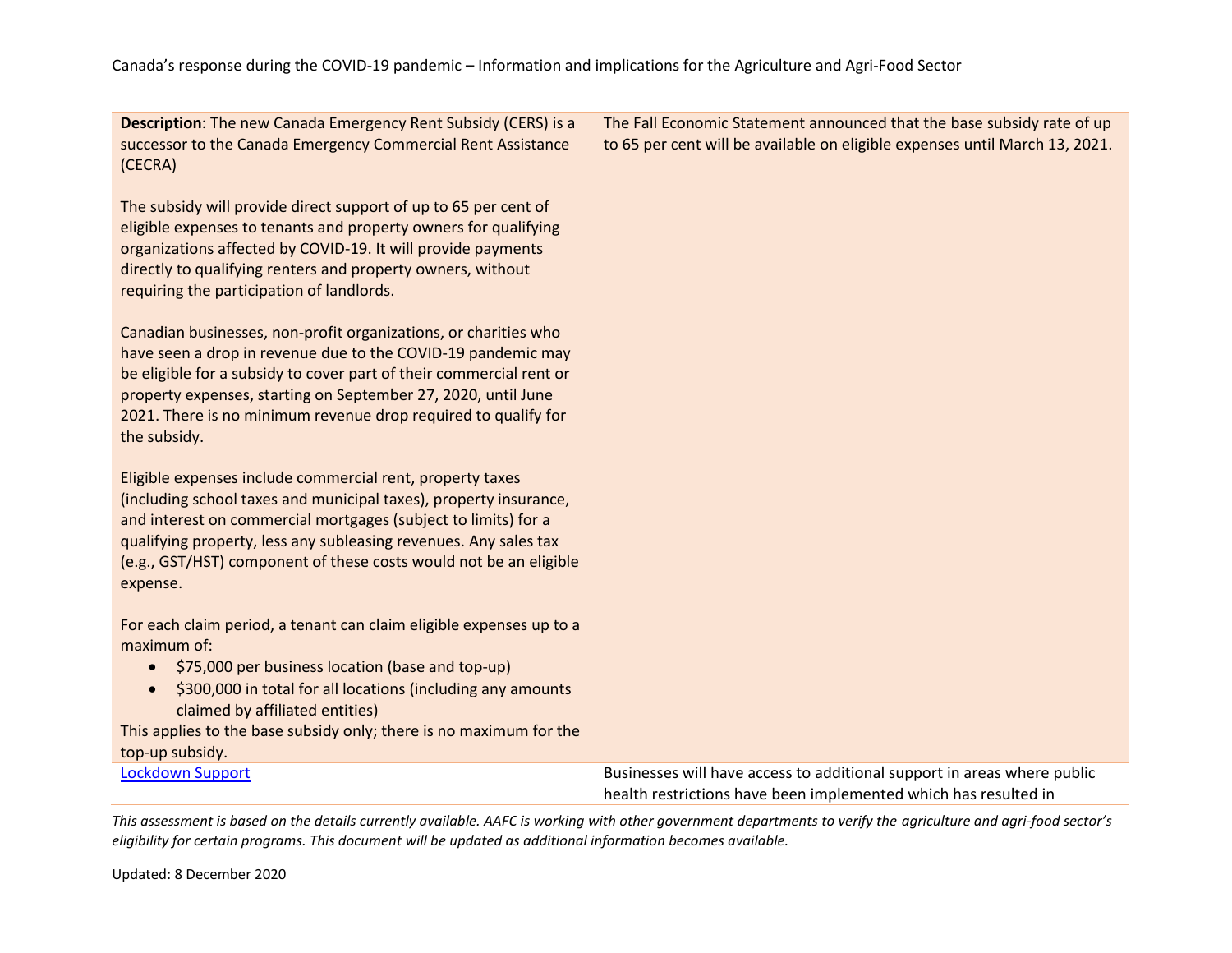### Canada's response during the COVID-19 pandemic – Information and implications for the Agriculture and Agri-Food Sector

| Lead: Finance, CRA                                                                                                                                                                                                                                                                                                                                                                                                                                                                                                                                                                                           | organizations with locations that are temporarily forced to close or<br>temporarily have their business activities significantly restricted.  |
|--------------------------------------------------------------------------------------------------------------------------------------------------------------------------------------------------------------------------------------------------------------------------------------------------------------------------------------------------------------------------------------------------------------------------------------------------------------------------------------------------------------------------------------------------------------------------------------------------------------|-----------------------------------------------------------------------------------------------------------------------------------------------|
| Description: Organizations who qualify for the CERS that are                                                                                                                                                                                                                                                                                                                                                                                                                                                                                                                                                 |                                                                                                                                               |
| subject to a lockdown and must shut their doors or significantly<br>limit their activities under a public health order may be eligible for                                                                                                                                                                                                                                                                                                                                                                                                                                                                   | Foodservice providers may benefit from this support.                                                                                          |
| additional Lockdown Support of 25 per cent of eligible expenses.                                                                                                                                                                                                                                                                                                                                                                                                                                                                                                                                             | The Fall Economic Statement has proposed to extend the rate of 25 per<br>cent for the Lockdown Support for an additional three periods, until |
| The new Lockdown Support would be available retroactive to                                                                                                                                                                                                                                                                                                                                                                                                                                                                                                                                                   | March 13, 2021.                                                                                                                               |
| September 27, 2020, until June 2021, during periods when                                                                                                                                                                                                                                                                                                                                                                                                                                                                                                                                                     |                                                                                                                                               |
| businesses are facing eligible public health restrictions. The                                                                                                                                                                                                                                                                                                                                                                                                                                                                                                                                               |                                                                                                                                               |
| government is providing the proposed details for the first 12                                                                                                                                                                                                                                                                                                                                                                                                                                                                                                                                                |                                                                                                                                               |
| weeks of the program, until December 19, 2020. The proposed                                                                                                                                                                                                                                                                                                                                                                                                                                                                                                                                                  |                                                                                                                                               |
| program would align with many aspects of the Canada Emergency                                                                                                                                                                                                                                                                                                                                                                                                                                                                                                                                                |                                                                                                                                               |
|                                                                                                                                                                                                                                                                                                                                                                                                                                                                                                                                                                                                              |                                                                                                                                               |
| Wage Subsidy to provide a simple, easy-to-understand program                                                                                                                                                                                                                                                                                                                                                                                                                                                                                                                                                 |                                                                                                                                               |
| directly to renters and property owners.                                                                                                                                                                                                                                                                                                                                                                                                                                                                                                                                                                     |                                                                                                                                               |
| For an organization to qualify for the Lockdown Support for a<br>qualifying property, the following conditions must apply:<br>the organization qualifies for the base CERS; and<br>the public health order requires that the organization<br>completely shut down the location; or,<br>$\circ$<br>cease some or all of the activities at the location<br>$\circ$<br>and it is reasonable to conclude that the ceased<br>activities, in the appropriate pre-pandemic prior<br>reference period, were responsible for at least<br>approximately 25 per cent of the revenues of the<br>entity at that location. |                                                                                                                                               |
| <b>Regional Relief and Recovery Fund</b>                                                                                                                                                                                                                                                                                                                                                                                                                                                                                                                                                                     | This fund is specifically targeted to those that may require additional help                                                                  |
|                                                                                                                                                                                                                                                                                                                                                                                                                                                                                                                                                                                                              | to recover from the COVID-19 pandemic but have been unable to access                                                                          |
| Lead: ISED and Regional Development Agencies.                                                                                                                                                                                                                                                                                                                                                                                                                                                                                                                                                                | existing support measures.                                                                                                                    |
|                                                                                                                                                                                                                                                                                                                                                                                                                                                                                                                                                                                                              |                                                                                                                                               |
| Description: The Fund is providing over \$2 billion to help mitigate                                                                                                                                                                                                                                                                                                                                                                                                                                                                                                                                         | Through the Fall Economic Statement, the Government has proposed a                                                                            |
| the financial pressure experienced by businesses and organizations                                                                                                                                                                                                                                                                                                                                                                                                                                                                                                                                           | top-up of up to \$500 million, on a cash basis, to RDAs and the Community                                                                     |

*This assessment is based on the details currently available. AAFC is working with other government departments to verify the agriculture and agri-food sector's eligibility for certain programs. This document will be updated as additional information becomes available.*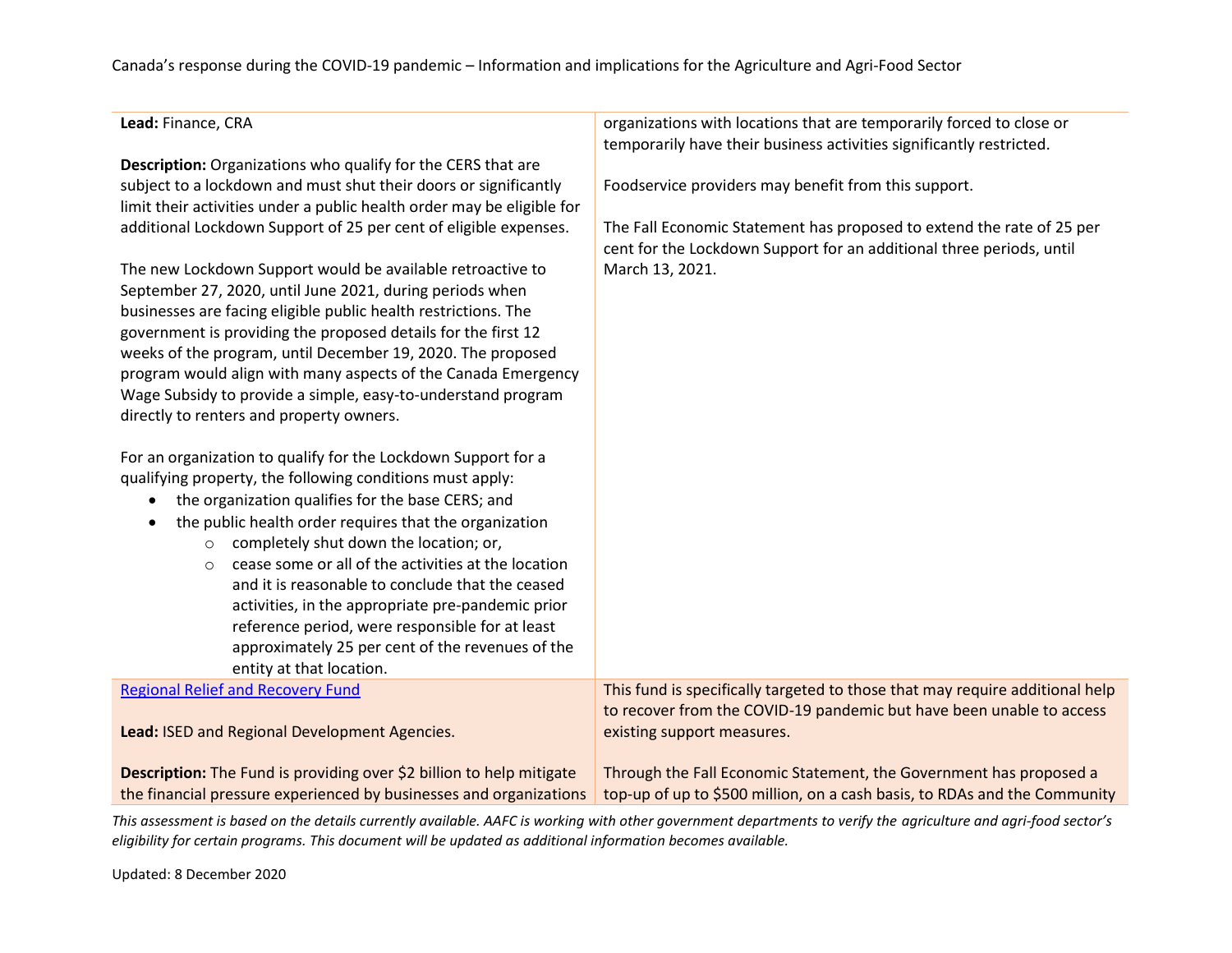| to allow them to continue their operations, including paying their<br>employees; support projects by businesses, organizations and<br>communities to prepare now for a successful recovery.                                | Futures Network of Canada, bringing total funding to over \$2 billion in<br>this fund.<br>To better tailor support to businesses in Western Canada, in recognition                                                                                                                                                                                                                                                                                                                                                                                                                                                                                                                                                                                                                                                                                                                                                                                                                                                                                                                                                                                                                                                                                                                               |
|----------------------------------------------------------------------------------------------------------------------------------------------------------------------------------------------------------------------------|--------------------------------------------------------------------------------------------------------------------------------------------------------------------------------------------------------------------------------------------------------------------------------------------------------------------------------------------------------------------------------------------------------------------------------------------------------------------------------------------------------------------------------------------------------------------------------------------------------------------------------------------------------------------------------------------------------------------------------------------------------------------------------------------------------------------------------------------------------------------------------------------------------------------------------------------------------------------------------------------------------------------------------------------------------------------------------------------------------------------------------------------------------------------------------------------------------------------------------------------------------------------------------------------------|
| This initiative is implemented by the six regional development<br>agencies (RDAs), which are familiar with their regions' economic<br>realities and are often the first point of contact for people at the<br>local level. | of its diverse regional economies, the Fall Economic Statement proposed<br>to introduce a new approach to regional development in the West by<br>creating separate RDAs for British Columbia and the Prairies, adding a<br>new, seventh RDA in British Columbia.                                                                                                                                                                                                                                                                                                                                                                                                                                                                                                                                                                                                                                                                                                                                                                                                                                                                                                                                                                                                                                 |
|                                                                                                                                                                                                                            | Prospective applicants are encouraged to contact their RDA to apply.<br>Further details on are available online:<br><b>Western Economic Diversification</b><br>Western Economic Diversification Canada will provide eligible<br>businesses with interest-free repayable funding of up to<br>\$1,000,000 for funding requests over \$40,000. There are also<br>three streams for funding requests up to \$40,000:<br><b>Rural businesses</b><br>$\Omega$<br>Women-owned/women-led businesses<br>$\circ$<br>Other small- and medium-sized businesses<br>$\Omega$<br><b>Canadian Northern Economic Development Agency</b><br>\$34.3 million to provide targeted relief and stabilization support<br>in key sectors including, but not limited to, tourism, fisheries, the<br>mining supply chain, local food production and processing,<br>regional innovation ecosystems and community infrastructure, as<br>well as support to Community Futures Networks in Nunavut and<br>Northwest Territories and relevant stakeholders in Yukon.<br>The Fall Economic Statement proposed to provide up to<br>$\circ$<br>\$3 million to the Canadian Northern Economic<br>Development Agency for foundational economic<br>development projects that will support small businesses<br>in Canada's Territories. |
|                                                                                                                                                                                                                            |                                                                                                                                                                                                                                                                                                                                                                                                                                                                                                                                                                                                                                                                                                                                                                                                                                                                                                                                                                                                                                                                                                                                                                                                                                                                                                  |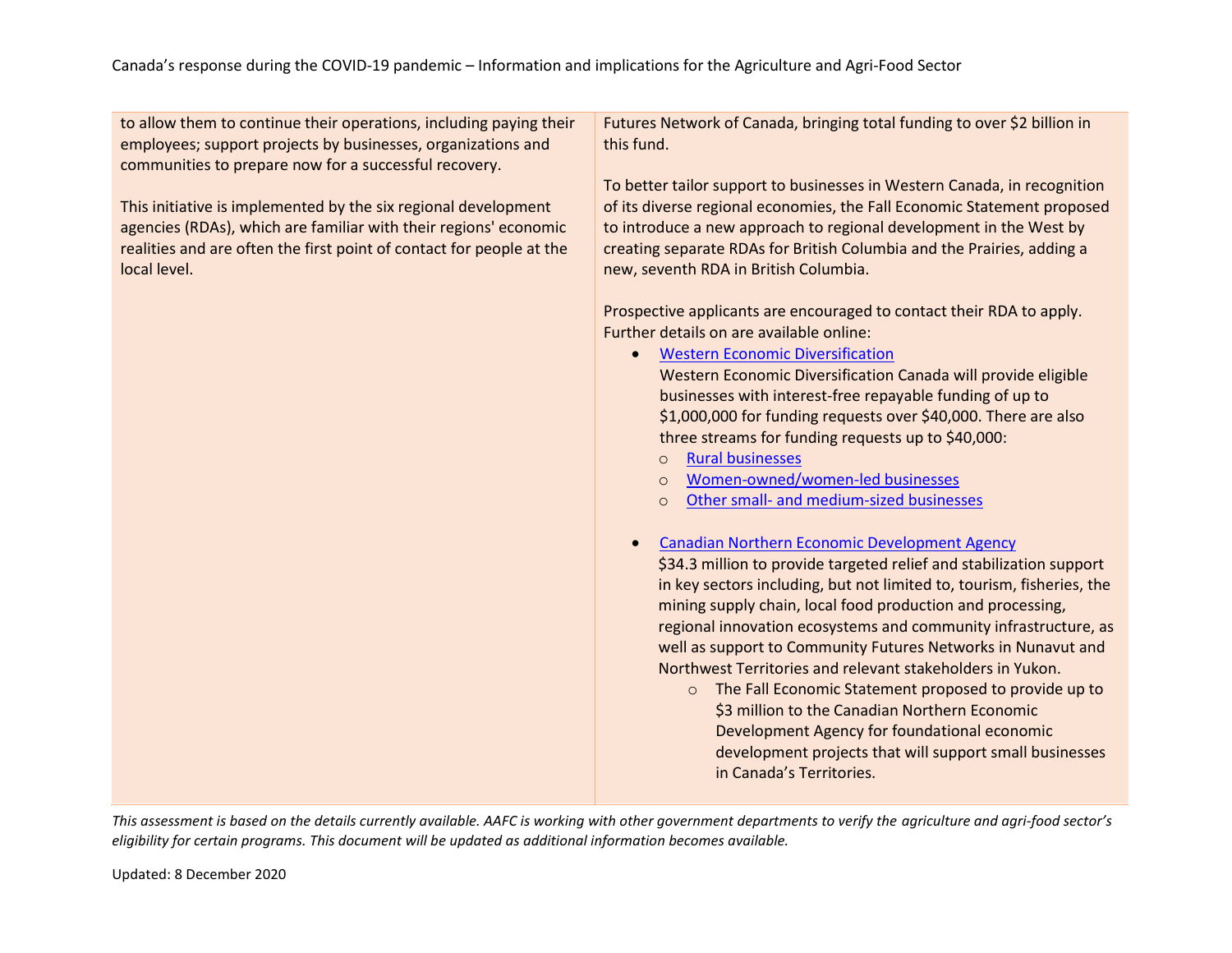|                             | Federal Economic Development Agency for Southern Ontario<br>\$436.4 in Southern Ontario for Canadian or provincially<br>incorporated business, co-operative or an Indigenous-owned<br>business located in southern Ontario with 1 to 499 full-time<br>equivalent employees.                                                                                                                                                                     |
|-----------------------------|-------------------------------------------------------------------------------------------------------------------------------------------------------------------------------------------------------------------------------------------------------------------------------------------------------------------------------------------------------------------------------------------------------------------------------------------------|
|                             | Federal Economic Development Initiative for Northern Ontario<br>\$71.8 million in support of Northern Ontario businesses and<br>organizations. This investment is being allocated through two<br>funding streams: Regional economy and Community Futures.                                                                                                                                                                                       |
|                             | <b>Canada Economic Development for Quebec Regions</b><br>More than \$280 million to support all of Quebec's economic<br>sectors (aviation, cultural and sporting events, food production,<br>manufacturing, retail, technology, tourism, etc.).                                                                                                                                                                                                 |
|                             | <b>Atlantic Canada Opportunities Agency (ACOA)</b><br>Just over \$170 million for Atlantic Canada, including \$108.9<br>million through ACOA to support small and medium size<br>businesses and \$61.3 million through Atlantic Association of<br><b>Community Business Development Corporations (CBDC) to</b><br>support main street businesses such as restaurants and retailers<br>in small, rural and remote communities across the region. |
|                             | As the financing terms of RRRF and Canada Emergency Business Account<br>(CEBA) are the same, applicants can only apply to one of these federal<br>programs.                                                                                                                                                                                                                                                                                     |
| <b>Fish Harvester Grant</b> | The \$201.8 million program provides non-repayable support of up to<br>\$10,000 to self-employed fish harvesters with a valid fishing licence. Size                                                                                                                                                                                                                                                                                             |
| Lead: DFO                   | of the non-repayable support will vary depending on the level of fish<br>harvesters' historic revenue in 2018 or 2019.                                                                                                                                                                                                                                                                                                                          |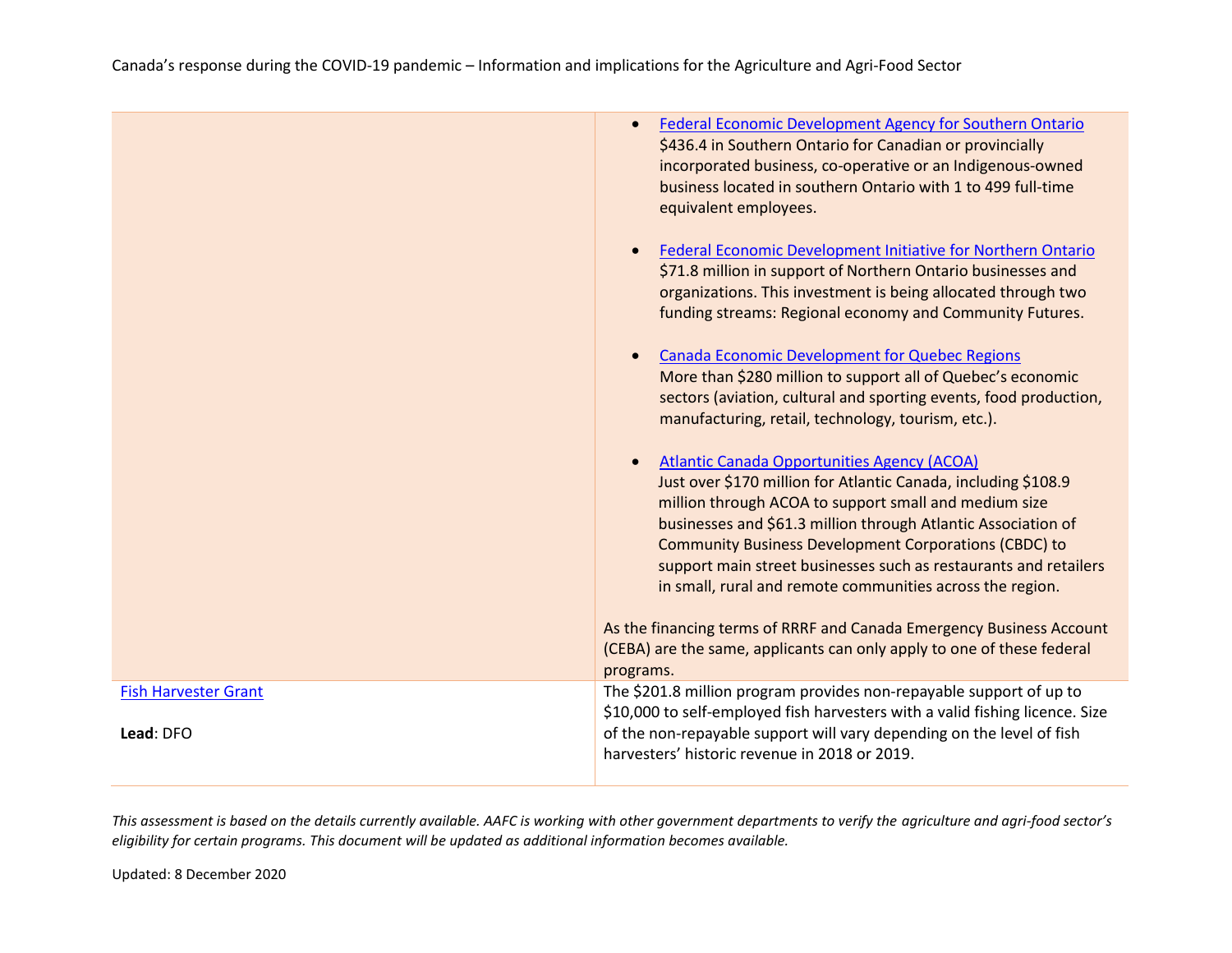| <b>Description:</b> This initiative will provide grants to help fish<br>harvesters impacted by the COVID-19 pandemic and give them<br>more liquidity to address non-deferrable business costs.                                                                                                                                                                                                                                                         |                                                                                                                                                                                                                                                                                                                                                                                                                                                                                                                                                                                                                                                                                                                                               |
|--------------------------------------------------------------------------------------------------------------------------------------------------------------------------------------------------------------------------------------------------------------------------------------------------------------------------------------------------------------------------------------------------------------------------------------------------------|-----------------------------------------------------------------------------------------------------------------------------------------------------------------------------------------------------------------------------------------------------------------------------------------------------------------------------------------------------------------------------------------------------------------------------------------------------------------------------------------------------------------------------------------------------------------------------------------------------------------------------------------------------------------------------------------------------------------------------------------------|
| <b>Income Tax deferral</b><br>Lead: Finance Canada<br>Description: Allowed all businesses to defer, until August 31, 2020,<br>the payment of any income tax amounts that become owing on or<br>after March 18 and before September 2020.                                                                                                                                                                                                               | To allow for more short-term cash flow.                                                                                                                                                                                                                                                                                                                                                                                                                                                                                                                                                                                                                                                                                                       |
| <b>Support to Indigenous Businesses</b><br>Lead: Indigenous Services Canada<br>Description: \$306.8 million in funding to help small and medium-<br>sized Indigenous businesses, and to support Aboriginal Financial<br>Institutions that offer financing to these businesses.                                                                                                                                                                         | The funding will allow for short-term, interest-free loans and non-<br>repayable contributions through Aboriginal Financial Institutions, which<br>offer financing and business support services to First Nations, Inuit, and<br>Métis businesses, some of which are agriculture focused. These measures<br>will help 6,000 Indigenous-owned businesses get through these difficult<br>times.                                                                                                                                                                                                                                                                                                                                                 |
| <b>Advance Payments Program (APP)</b><br>Lead: APP advances are available through 36 industry associations<br>across Canada. Contact one of the Advance Payments Program<br><b>Administrators</b><br>Description: Federal loan guarantee program which provides<br>agricultural producers with access to low-interest cash advances to<br>help provide marketing flexibility to allow producers to sell their<br>commodity at the most opportune time. | Tool for producers to manage cash flow concerns related to market<br>disruptions related to COVID-19. If there is a decline in commodity prices<br>due to COVID-19, producers can use advances to delay sales until markets<br>are more favourable.<br>Due to COVID-19 the Government announced a Stay of Default for eligible<br>farmers to provide farmers the flexibility they need to manage their cash<br>flow when facing lower prices or reduced marketing opportunities. In<br>addition, applicable farmers who still have interest-free loans outstanding<br>will have the opportunity to apply for an additional \$100,000 interest-free<br>portion for 2020-2021, if their total APP advances remain under the \$1<br>million cap. |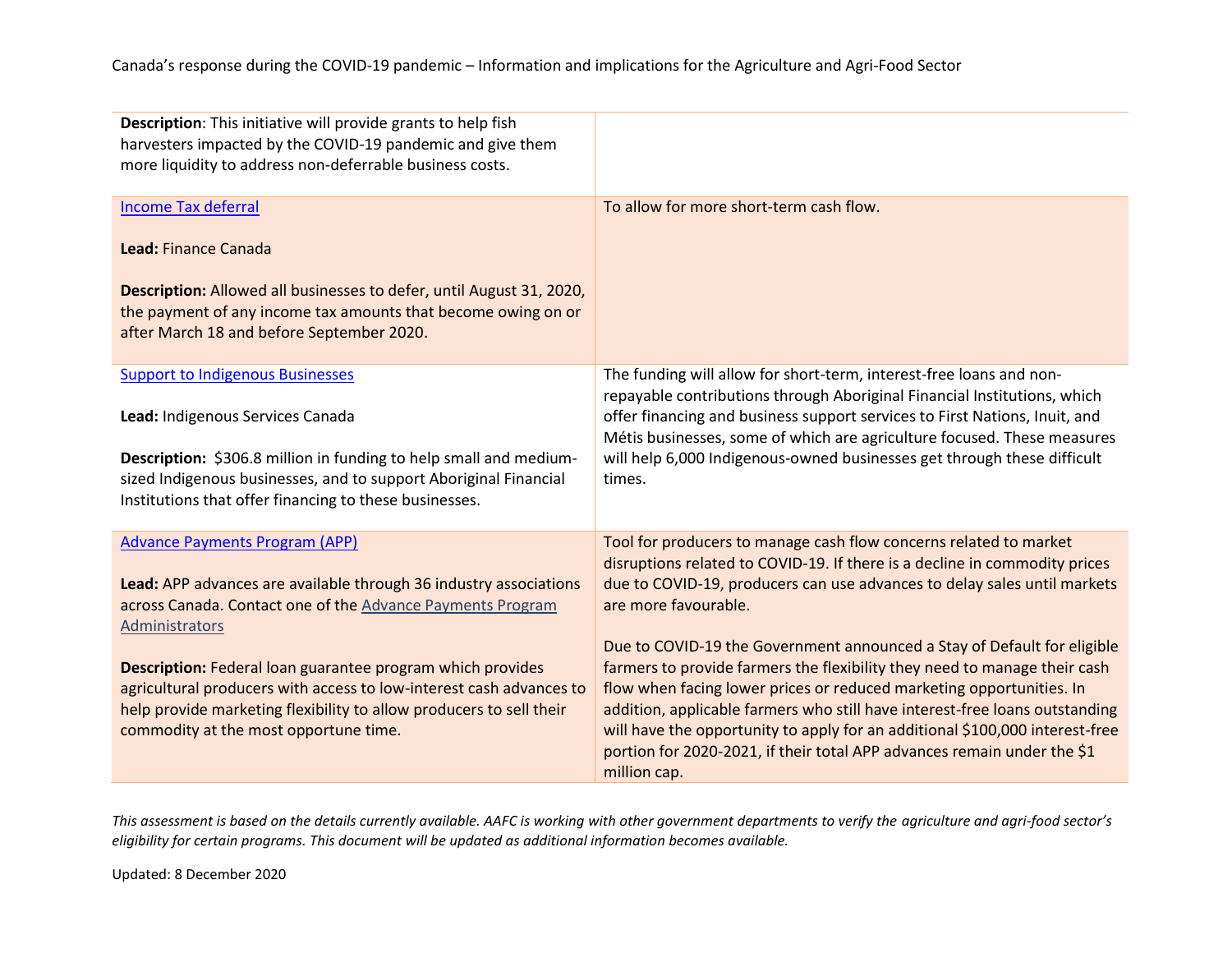### Canada's response during the COVID-19 pandemic – Information and implications for the Agriculture and Agri-Food Sector

| Agrilnvest                                                          | Most agricultural producers have an Agrilnvest account, with access to<br>some level of government-matched funding that could be used to address |
|---------------------------------------------------------------------|--------------------------------------------------------------------------------------------------------------------------------------------------|
| Lead: AAFC through financial institutions.                          | near-term cash flow requirement, including covering some of the costs<br>associated with COVID-19.                                               |
| <b>Description:</b> Government matching savings account intended to |                                                                                                                                                  |
| provide producers with cash flow to manage losses and invest in     |                                                                                                                                                  |
| farm operations.                                                    |                                                                                                                                                  |

*This assessment is based on the details currently available. AAFC is working with other government departments to verify the agriculture and agri-food sector's eligibility for certain programs. This document will be updated as additional information becomes available.*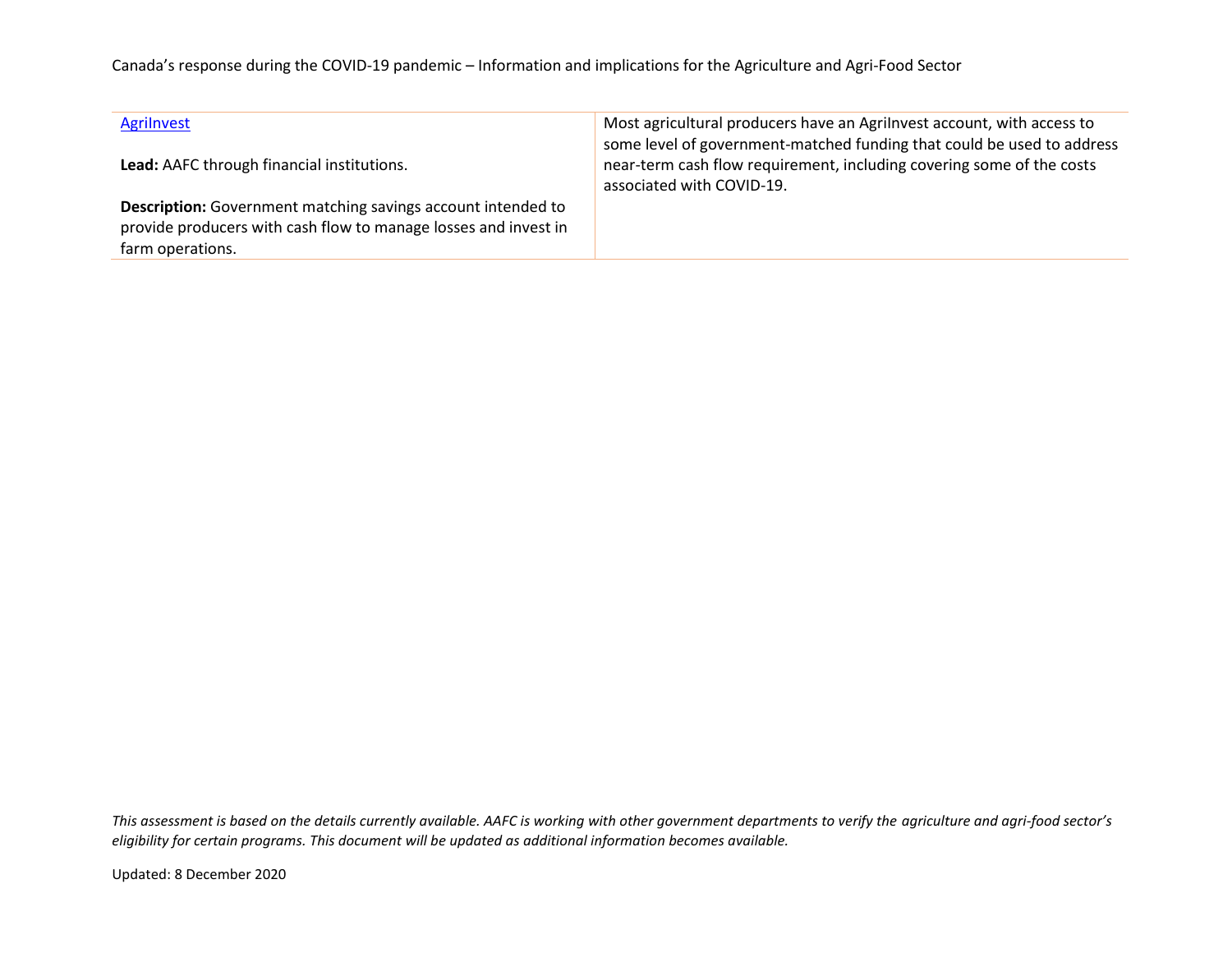## Exceptional Costs and Demands

| <b>Initiative</b>                                                  | <b>Agriculture Implications and Analysis</b>                                                  |
|--------------------------------------------------------------------|-----------------------------------------------------------------------------------------------|
| <b>Temporary Foreign Workers</b>                                   | Exemptions to travel restrictions to temporary foreign workers in                             |
|                                                                    | agriculture, agri-food, seafood processing and other key industries.                          |
| Lead: ESDC (Temporary Foreign Worker Program) and AAFC             | However, all individuals entering from abroad must isolate for 14 days                        |
| (Mandatory Isolation Support for Temporary Foreign Workers         | upon arrival.                                                                                 |
| <b>Program and Emergency On-Farm Support Fund)</b>                 |                                                                                               |
|                                                                    | A temporary modification is being made to the Labour Market Impact                            |
| <b>Description:</b> Changes to ensure TFWs can continue to enter   | Assessment (LMIA) process for agriculture and food processing                                 |
| efficiently and safely to support the sector.                      | employers, as the required 2-week recruitment period will be waived for<br>the next 6 months. |
| An initial \$50 million investment under AAFC's Mandatory          |                                                                                               |
| Isolation Support for Temporary Foreign Workers Program to help    | The maximum duration of employment under LMIAs is increased from 1                            |
| farmers, fish harvesters, and all food production and processing   | to 2 years for employers of workers in the low-wage stream as part of a                       |
| employers, put in place the measures necessary to follow the       | three-year pilot. LMIAs in key occupations related to the agriculture and                     |
| mandatory 14-day quarantine period required of all workers         | agri-food sectors will be prioritized.                                                        |
| arriving from abroad. The Government has proposed to extend the    |                                                                                               |
| program through to the end of March 2021 with an additional        | In addition, ESDC has added flexibilities to the TFW Program to make it                       |
| investment of \$34.4 million.                                      | easier for TFWs already in Canada with an employer-specific permit to                         |
|                                                                    | change employers. This change will cut what can often take 10 weeks or                        |
| An additional investment of \$58.6 million was added to strengthen | more, down to 10 days or less. There is no change to the role of the                          |
| ESDC's TFW Program and making further investments to safeguard     | employer in the process for hiring foreign workers.                                           |
| the health and safety of Canadian and temporary foreign workers    |                                                                                               |
| from COVID-19 by:                                                  | AAFC's Mandatory Isolation Support for Temporary Foreign Workers                              |
|                                                                    | Program provides a maximum of \$1,500 per temporary foreign worker to                         |
| Investing \$7.4 million to increase supports to temporary          | help farmers and food processors pay for the costs related to safely                          |
| foreign workers, including \$6.0M for direct outreach to           | accommodating workers for the mandatory 14-day quarantine period                              |
| workers delivered through migrant worker support                   | such as wages, accommodations, transportation, food, health and safety                        |
| organizations;                                                     | products. The extension of the Mandatory Isolation Support for                                |
| strengthening the employer inspections regime,                     | Temporary Foreign Workers Program to the end of March 2021,                                   |
| particularly on farms, and making improvements to how              | announced through the Fall Economic Statement, will ensure continued                          |
| tips and allegations of employer non-compliance are                | access to financial support for quarantine costs.                                             |

*This assessment is based on the details currently available. AAFC is working with other government departments to verify the agriculture and agri-food sector's eligibility for certain programs. This document will be updated as additional information becomes available.*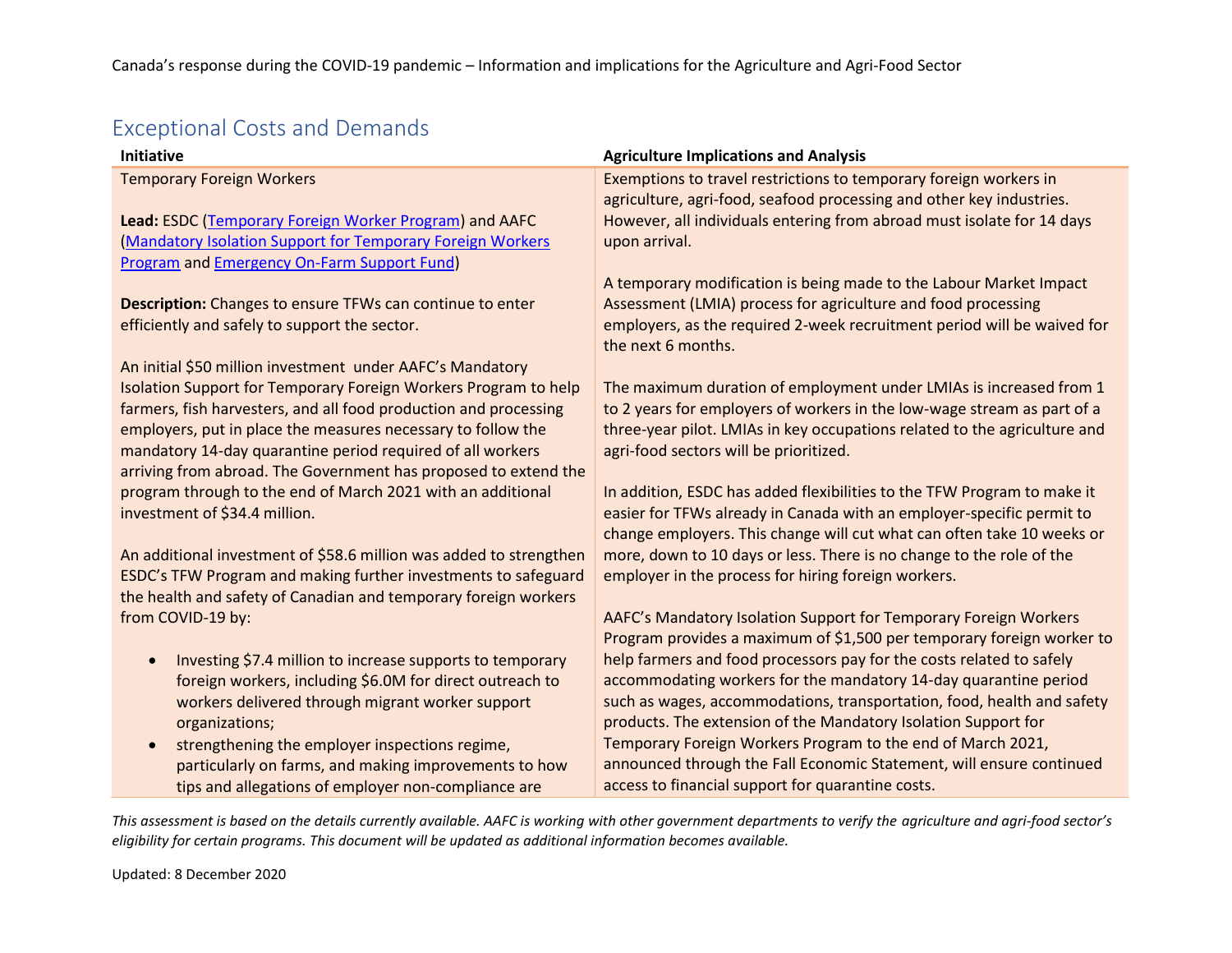| addressed (such as by initiating an inspection) through an<br>investment of \$16.2 million; and<br>investing \$35 million to support direct infrastructure<br>$\bullet$<br>improvements to living quarters, temporary or emergency<br>housing (on- or off-farm), as well as PPE, sanitary stations,<br>and any other health and safety measures.<br><b>FAQ on Changes to TFW Program</b> | In addition, AAFC's Emergency On-Farm Support Fund provides a \$35<br>million investment to improve health and safety on farms and in<br>employee living quarters to prevent and respond to the spread of COVID-<br>19.                                                                                     |
|------------------------------------------------------------------------------------------------------------------------------------------------------------------------------------------------------------------------------------------------------------------------------------------------------------------------------------------------------------------------------------------|-------------------------------------------------------------------------------------------------------------------------------------------------------------------------------------------------------------------------------------------------------------------------------------------------------------|
| <b>Emergency Food Security Fund</b><br>Lead: AAFC<br><b>Description:</b> The EFSF program aims to strengthen food systems<br>and to facilitate access to safe and nutritious food for at-risk<br>populations<br><b>Fact Sheet on EFSF</b>                                                                                                                                                | Under the Emergency Food Security Fund, the Government of Canada is<br>making up to \$200 million available to Canadian food banks and local food<br>organizations to help improve access and increase food supply for<br>Canadians experiencing food insecurity in Canada due to the COVID-19<br>pandemic. |
| <b>Surplus Food Rescue Program</b><br>Lead: AAFC<br><b>Description:</b> The program aims to move surplus food commodities<br>such as potatoes and other possible horticulture, fish and seafood,<br>and meat through the food system as efficiently as possible to help<br>vulnerable Canadians.                                                                                         | An investment of \$50 million will help to alleviate pressures of<br>accumulating food waste faced by producers. In addition, it will help to<br>support organizations that are tackling food insecurity, which have faced<br>increased demand due to COVID-19.                                             |
| <b>Nutrition North Canada</b><br>Lead: Crown-Indigenous Relations and Northern Affairs Canada<br>(CIRNAC)<br>Description: Nutrition North Canada is a Government of Canada<br>subsidy program to provide Northerners in isolated communities<br>with improved access to perishable nutritious food.                                                                                      | In response to COVID-19, the Government of Canada is providing an<br>additional \$25 million to Nutrition North Canada to increase subsidies so<br>families can afford much-needed nutritious food and personal hygiene<br>products.                                                                        |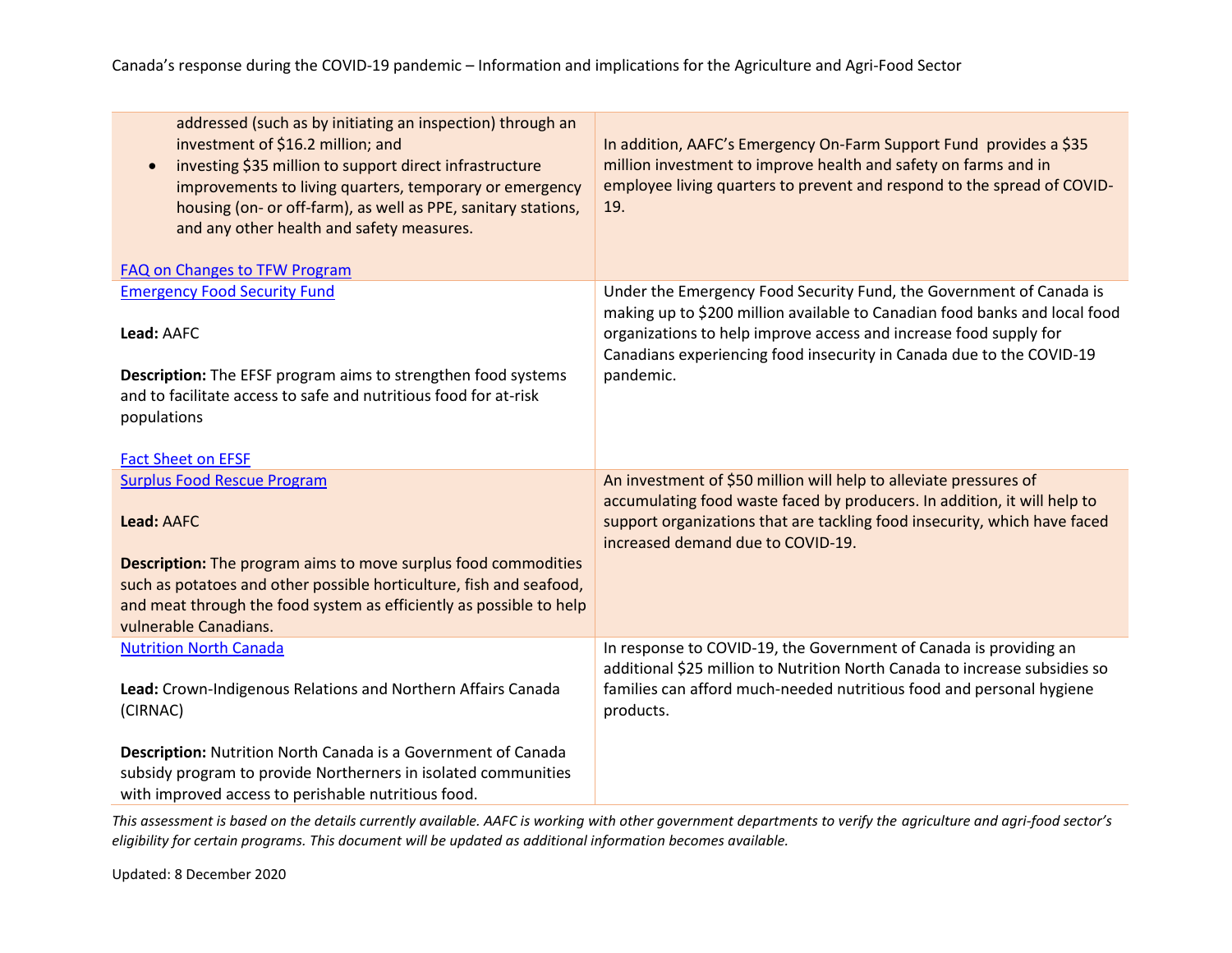| <b>Strengthen Food Inspections</b><br>Lead: CFIA<br>Description: \$20 million for the CFIA to strengthen food                                                                                                                                                                                                                                                                                                                                                                                                                           | This additional funding has allowed CFIA to build capacity for more<br>overtime, and extra shifts from inspectors to fill demand. It also allowed<br>CFIA to invest in hiring and training to get more people on board.                                                                                                                                                                                                                                                                                                                                                                                                                                                                                                                                                                                         |
|-----------------------------------------------------------------------------------------------------------------------------------------------------------------------------------------------------------------------------------------------------------------------------------------------------------------------------------------------------------------------------------------------------------------------------------------------------------------------------------------------------------------------------------------|-----------------------------------------------------------------------------------------------------------------------------------------------------------------------------------------------------------------------------------------------------------------------------------------------------------------------------------------------------------------------------------------------------------------------------------------------------------------------------------------------------------------------------------------------------------------------------------------------------------------------------------------------------------------------------------------------------------------------------------------------------------------------------------------------------------------|
| inspections and keep food supply safe.                                                                                                                                                                                                                                                                                                                                                                                                                                                                                                  |                                                                                                                                                                                                                                                                                                                                                                                                                                                                                                                                                                                                                                                                                                                                                                                                                 |
| <b>Seafood Stabilization Fund</b><br>Lead: DFO<br>Description: This \$62.5 million program will help businesses:<br>access short-term financing to pay for maintenance and<br>inventory costs,<br>add storage capacity for unsold product;<br>$\bullet$<br>comply with new health and safety measures for workers;<br>$\bullet$<br>support new manufacturing/automated technologies to<br>improve productivity and quality of finished seafood<br>products; and,<br>adapt products to respond to changing requirements and<br>$\bullet$ | This funding will provide assistance to help address the financial strain<br>and instability that the fish and seafood processing sector is facing by<br>helping the sector to safely and efficiently process, store, package, and<br>distribute fish and seafood products.<br>The aquaculture industry will be eligible to apply for support if they are<br>processing businesses. However, the fund cannot be used to aid in the<br>farming of aquaculture products.                                                                                                                                                                                                                                                                                                                                          |
| new market demands.                                                                                                                                                                                                                                                                                                                                                                                                                                                                                                                     |                                                                                                                                                                                                                                                                                                                                                                                                                                                                                                                                                                                                                                                                                                                                                                                                                 |
| <b>Emergency Processing Fund</b><br><b>Lead: AAFC</b><br>Description: This \$77.5 million fund will help companies<br>implement changes to safeguard the health and safety of workers<br>and their families due to the impacts of the COVID-19 pandemic.<br>The fund also aims to aid companies to invest to improve,<br>automate and modernize facilities needed to increase Canada's<br>food supply capacity.                                                                                                                         | This funding will support food processors facing significant hardships<br>associated with COVID-19. Eligible activities can be retroactive to March<br>15, 2020 and must be completed by September 30, 2020. There are two<br>objectives for eligible activities. The first objective will be funded by non-<br>repayable contributions and will be the initial priority for funding under<br>the program. This objective will cover emergency COVID response, such<br>as providing funding to implement added public health protocols. The<br>second objective will cover strategic investments funded with repayable<br>contributions and could include activities such as improvements or<br>modernization of food processing or manufacturing facilities to manage<br>surplus stock or increase production. |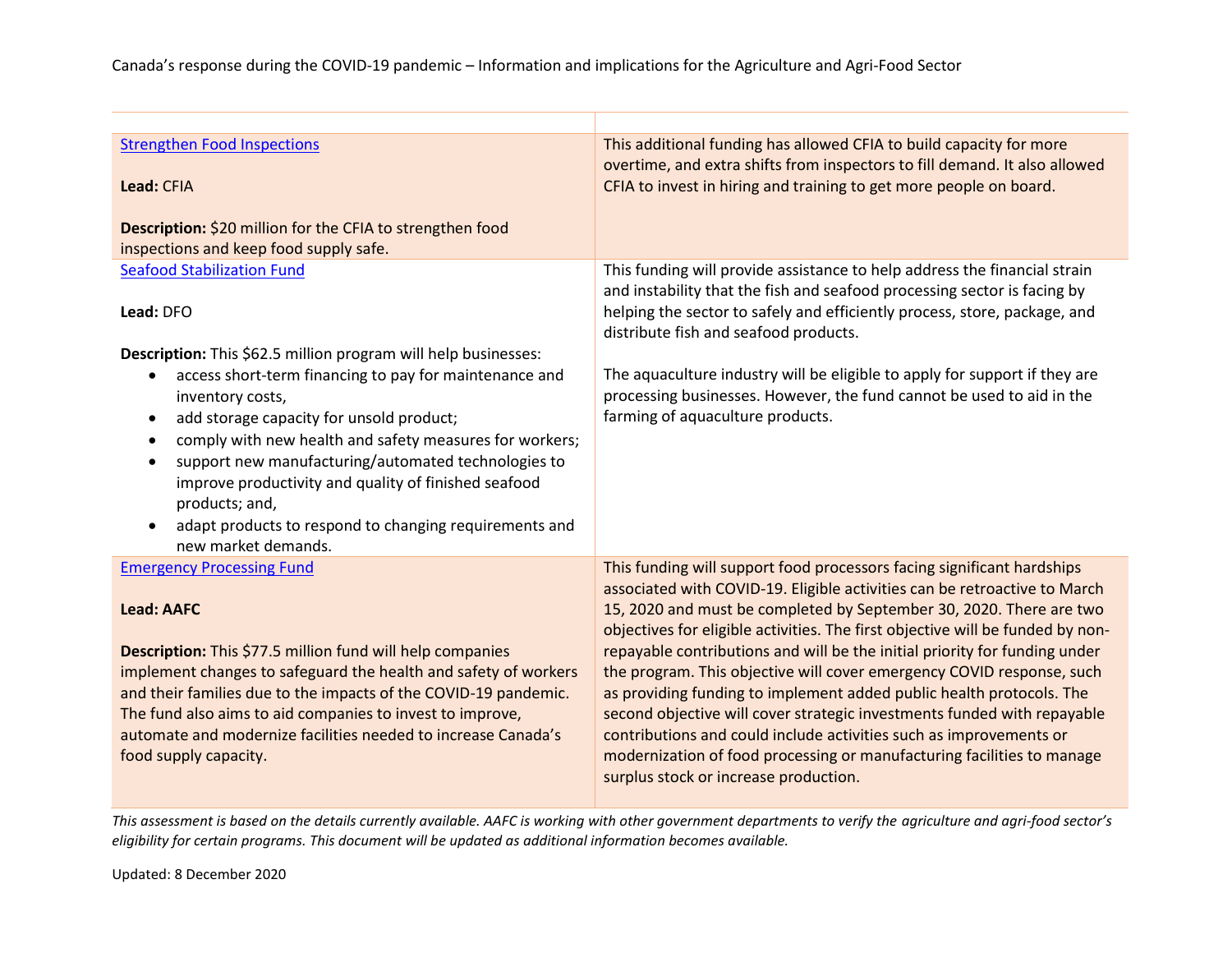|                                                                          | This fund will provide up to \$5 million per recipient in non-repayable<br>funding for emergency COVID response activities and/or repayable<br>funding for strategic investments. |
|--------------------------------------------------------------------------|-----------------------------------------------------------------------------------------------------------------------------------------------------------------------------------|
| <b>AgriRecovery Framework</b>                                            | Due to COVID-19, the government has launched a national AgriRecovery<br>initiative of up to \$125 million in funding to help producers faced with                                 |
| Lead: AAFC. PT governments put forward AgriRecovery proposals            | additional costs incurred by COVID-19. This includes set-asides for cattle                                                                                                        |
| to the federal government.                                               | and hog management programs to manage livestock backed-up on farms,<br>due to the temporary closure of food processing plants.                                                    |
| <b>Description:</b> Objective of the framework is to help producers with |                                                                                                                                                                                   |
| the extraordinary costs of activities necessary to resume business       |                                                                                                                                                                                   |
| operations as quickly as possible after a disaster and/or the            |                                                                                                                                                                                   |
| extraordinary costs associated with short-term actions necessary         |                                                                                                                                                                                   |
| to minimize/contain the impacts of a disaster on producers               |                                                                                                                                                                                   |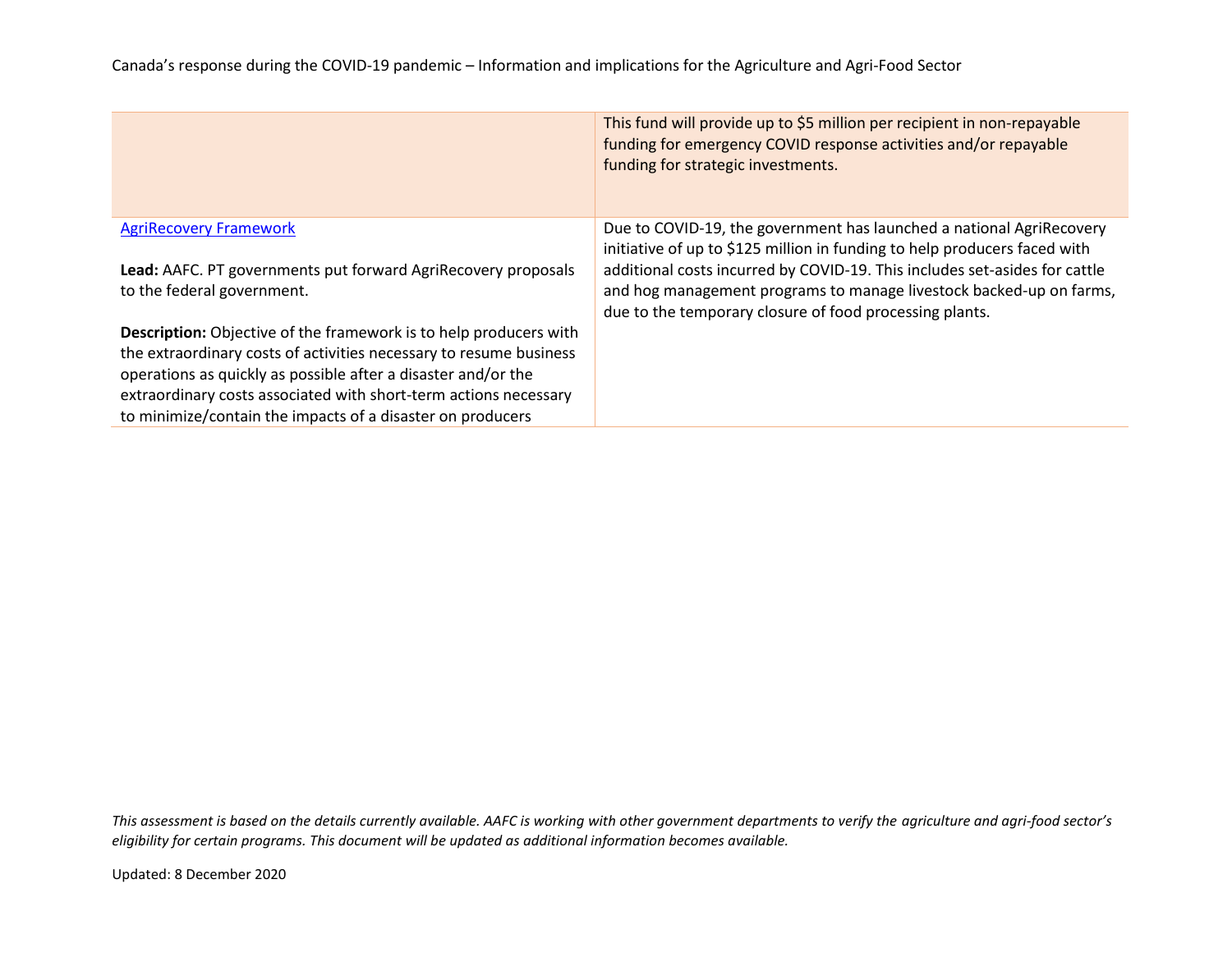| <b>Initiative</b>                                                                                                                                                                                                                                                                                                                                                                                                                                                                                                                                                                                                                                                                                                                                                                                                                                                                                                                                                                                                         | <b>Agriculture Implications and Analysis</b>                                                                                                                                                                                                                                                                                                                                                                                                                                                              |
|---------------------------------------------------------------------------------------------------------------------------------------------------------------------------------------------------------------------------------------------------------------------------------------------------------------------------------------------------------------------------------------------------------------------------------------------------------------------------------------------------------------------------------------------------------------------------------------------------------------------------------------------------------------------------------------------------------------------------------------------------------------------------------------------------------------------------------------------------------------------------------------------------------------------------------------------------------------------------------------------------------------------------|-----------------------------------------------------------------------------------------------------------------------------------------------------------------------------------------------------------------------------------------------------------------------------------------------------------------------------------------------------------------------------------------------------------------------------------------------------------------------------------------------------------|
| <b>Canada Emergency Response Benefit</b>                                                                                                                                                                                                                                                                                                                                                                                                                                                                                                                                                                                                                                                                                                                                                                                                                                                                                                                                                                                  | Absenteeism issues have been challenging in the sector. Of note, a person                                                                                                                                                                                                                                                                                                                                                                                                                                 |
| Lead: Service Canada and the CRA<br>Description: Provided a taxable benefit of \$2,000 a month for up<br>to 28 weeks.                                                                                                                                                                                                                                                                                                                                                                                                                                                                                                                                                                                                                                                                                                                                                                                                                                                                                                     | could not quit their job voluntarily to apply for the benefit.<br>Allowances existed such that part-time workers could collect the CERB<br>while earning up to \$1000 part-time to encourage workers to stay in the<br>labour force.                                                                                                                                                                                                                                                                      |
| The benefit was available to:<br>working parents who must stay home without pay to care<br>$\bullet$<br>for children that are sick or need additional care because<br>of school and daycare closures.<br>workers who still have their employment but are not being<br>$\bullet$<br>paid because there is currently not sufficient work and<br>their employer has asked them not to come to work.<br>wage earners and self-employed individuals, including<br>$\bullet$<br>contract workers, who would not otherwise be eligible for<br>Employment Insurance.<br>workers who have recently exhausted their EI regular<br>$\bullet$<br>benefits and are unable to find a job or return to work<br>because of COVID-19.<br>seasonal workers who have exhausted their EI regular<br>$\bullet$<br>benefits and are unable to undertake their regular<br>seasonal work as a result of the COVID-19 outbreak.<br>Individuals, including those self-employed, could earn up to \$1000<br>per month and still receive the benefit. | The government is transitioning people who have been receiving the<br>CERB to a more flexible and generous EI program for those who qualify,<br>which will provide them additional features and tools to get back into the<br>workforce. Three new programs have also been created to help those in<br>need: the Canada Recovery Benefit, the Canada Recovery Sickness<br>Benefit, and the Canada Recovery Caregiving Benefit. Details for these<br>programs are included below.<br><b>STATUS: CLOSED</b> |
| <b>Canada Recovery Benefit</b>                                                                                                                                                                                                                                                                                                                                                                                                                                                                                                                                                                                                                                                                                                                                                                                                                                                                                                                                                                                            | The benefit will allow Canadians to earn more income while on claim as                                                                                                                                                                                                                                                                                                                                                                                                                                    |
|                                                                                                                                                                                                                                                                                                                                                                                                                                                                                                                                                                                                                                                                                                                                                                                                                                                                                                                                                                                                                           | well as include links to Job Bank, Canada's national employment service,<br>with career planning tools for those seeking employment. In addition, the                                                                                                                                                                                                                                                                                                                                                     |

## Overall Income Loss and Wage Support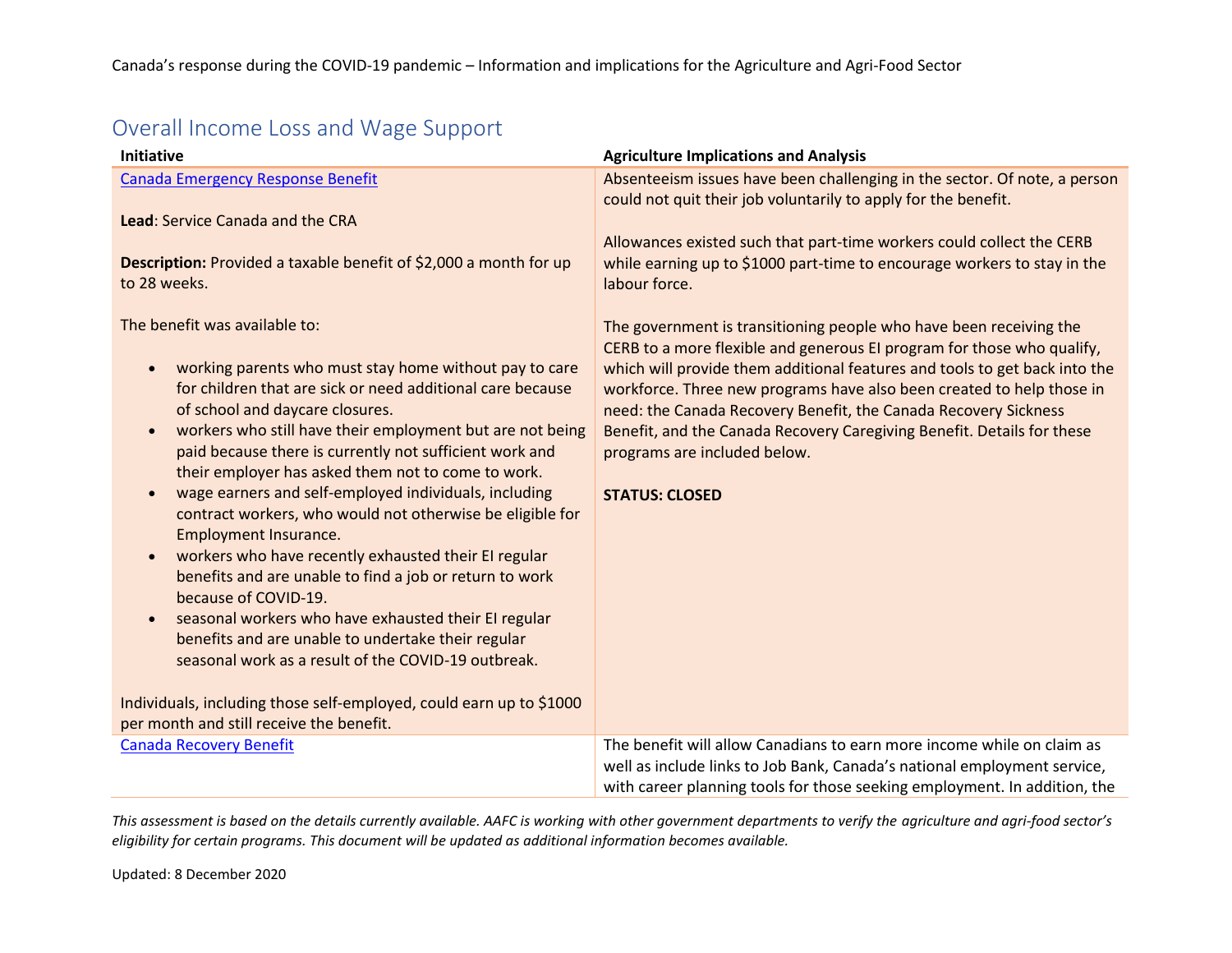| Description: The Canada Recovery Benefit (CRB) gives income<br>support to employed and self-employed individuals who are<br>directly affected by COVID-19 and are not entitled to Employment<br>Insurance (EI) benefits.<br>This program will provide \$500 per week for up to 26 weeks for<br>those who have stopped working and who are not eligible for EI,<br>or had their employment/self-employment income reduced by at<br>least 50% due to COVID-19.                                                                                                                                                                                                             | government will be working with provinces and territories to share<br>information to ensure that Canadians have access to tools and training<br>opportunities to successfully return to the workforce.<br>If an individual's situation continues past 2 weeks, they will need to apply<br>again. They may apply up to a total of 13 eligibility periods (26 weeks)<br>between September 27, 2020 and September 25, 2021. |
|--------------------------------------------------------------------------------------------------------------------------------------------------------------------------------------------------------------------------------------------------------------------------------------------------------------------------------------------------------------------------------------------------------------------------------------------------------------------------------------------------------------------------------------------------------------------------------------------------------------------------------------------------------------------------|--------------------------------------------------------------------------------------------------------------------------------------------------------------------------------------------------------------------------------------------------------------------------------------------------------------------------------------------------------------------------------------------------------------------------|
| <b>Canada Recovery Sickness Benefit (CRSB)</b>                                                                                                                                                                                                                                                                                                                                                                                                                                                                                                                                                                                                                           | This will provide support for workers and low income earners who need                                                                                                                                                                                                                                                                                                                                                    |
| Description: This program will provide \$500 per week for up to                                                                                                                                                                                                                                                                                                                                                                                                                                                                                                                                                                                                          | to stay home if they are sick or have been exposed to the virus.                                                                                                                                                                                                                                                                                                                                                         |
| two weeks, for workers who are sick or must self-isolate for                                                                                                                                                                                                                                                                                                                                                                                                                                                                                                                                                                                                             | If an individual's situation continues past 1 week, they will need to apply                                                                                                                                                                                                                                                                                                                                              |
| reasons related to COVID-19, or have underlying conditions that                                                                                                                                                                                                                                                                                                                                                                                                                                                                                                                                                                                                          | again. They may apply up to a total of 2 weeks between                                                                                                                                                                                                                                                                                                                                                                   |
| would make them more susceptible to COVID-19.                                                                                                                                                                                                                                                                                                                                                                                                                                                                                                                                                                                                                            | September 27, 2020 and September 25, 2021.                                                                                                                                                                                                                                                                                                                                                                               |
| <b>The Canada Recovery Caregiving Benefit (CRCB)</b>                                                                                                                                                                                                                                                                                                                                                                                                                                                                                                                                                                                                                     | This will provide support to workers and low income earners who need to                                                                                                                                                                                                                                                                                                                                                  |
| Description: This program will provide \$500 per week for up to 26<br>weeks per household, for eligible Canadians unable to work<br>because they must care for:<br>a child under age 12 due to the closures of schools or<br>$\bullet$<br>daycares because of COVID-19.<br>a family member with a disability or a dependent because<br>$\bullet$<br>their day program or care facility is closed due to COVID-<br>19.<br>a child, a family member with a disability, or a dependent<br>$\bullet$<br>who is not attending school, daycare, or other care<br>facilities under the advice of a medical professional due to<br>being at high-risk if they contract COVID-19. | stay home to care for dependents.<br>If an individual's situation continues past 1 week, they will need to apply<br>again. They may apply up to a total of 26 weeks between<br>September 27, 2020 and September 25, 2021.                                                                                                                                                                                                |
| <b>Essential worker wage top up</b>                                                                                                                                                                                                                                                                                                                                                                                                                                                                                                                                                                                                                                      | The Government of Canada will provide up to \$3 billion in support to                                                                                                                                                                                                                                                                                                                                                    |
| Lead: CRA                                                                                                                                                                                                                                                                                                                                                                                                                                                                                                                                                                                                                                                                | increase the wages of low-income essential workers. Each province or                                                                                                                                                                                                                                                                                                                                                     |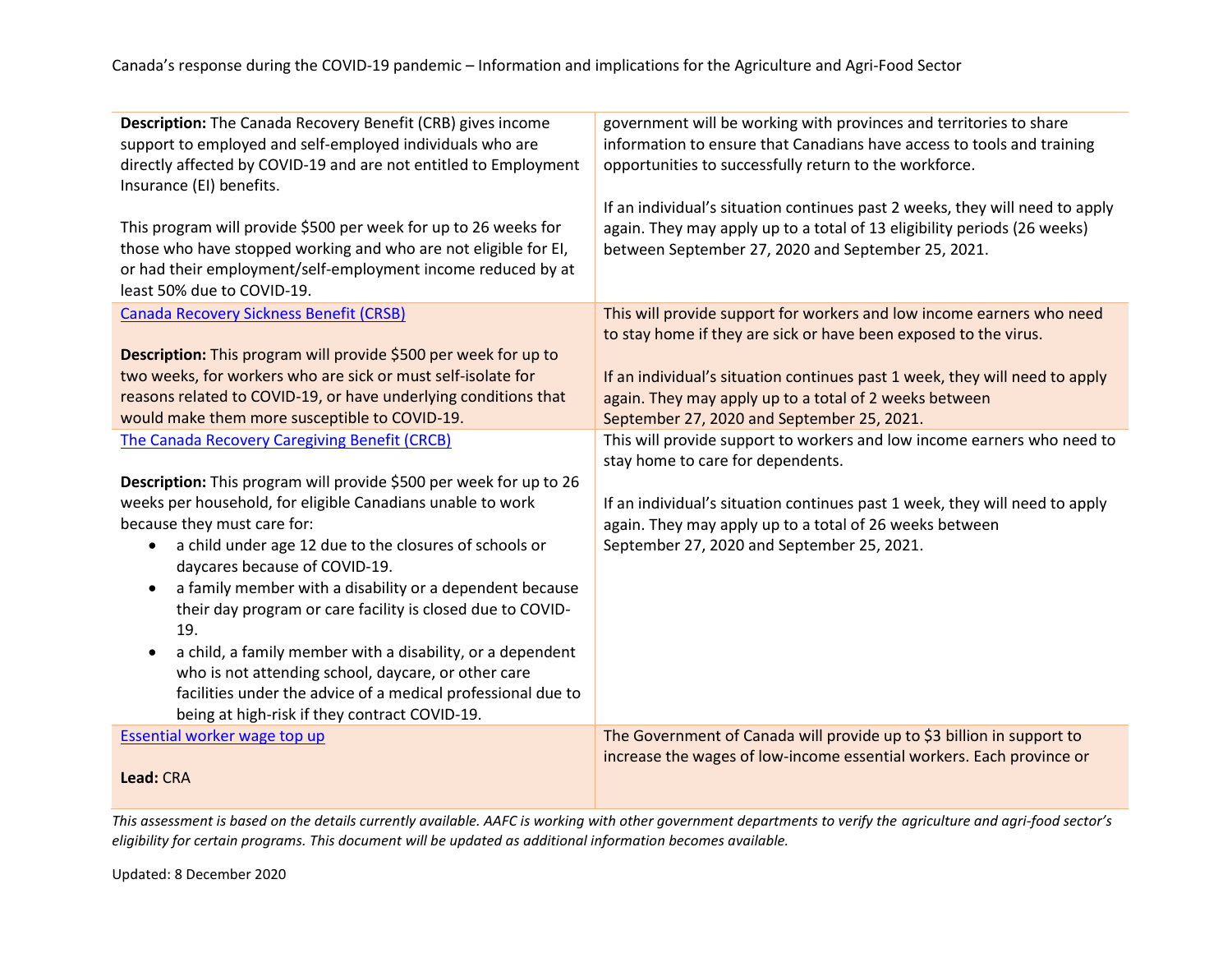| <b>Description:</b> The Government will cost-share with provinces and<br>territories a temporary top up to the salaries of low-income<br>essential workers that the provinces and territories have deemed<br>essential in the fight against COVID-19.                                                                                                                                                                                                                               | territory will determine which workers would be eligible for support, and<br>how much support they will receive.<br>At this time, the majority of the essential worker top ups that applied to<br>the sector have expired, with the exception of the NWT, which was<br>extended until February 28, 2021. |
|-------------------------------------------------------------------------------------------------------------------------------------------------------------------------------------------------------------------------------------------------------------------------------------------------------------------------------------------------------------------------------------------------------------------------------------------------------------------------------------|----------------------------------------------------------------------------------------------------------------------------------------------------------------------------------------------------------------------------------------------------------------------------------------------------------|
| <b>Canada Emergency Wage Subsidy</b><br>Lead: CRA                                                                                                                                                                                                                                                                                                                                                                                                                                   | Eligibility is based on sales lost due to COVID. Recent expansions to the<br>program now allow all eligible employers with a revenue decline to                                                                                                                                                          |
|                                                                                                                                                                                                                                                                                                                                                                                                                                                                                     | qualify for CEWS support.                                                                                                                                                                                                                                                                                |
| Description:<br>Effective July 5, 2020, the CEWS would consist of two parts:<br>a base subsidy available to all eligible employers that are<br>$\bullet$<br>experiencing a decline in revenues, with the subsidy<br>amount varying depending on the scale of revenue<br>decline; and<br>a top-up subsidy of up to an additional 25 per cent for<br>$\bullet$<br>those employers that have been most adversely affected<br>by the COVID-19 crisis.                                   | Through the Fall Economic Statement, the government proposed to<br>increase the maximum subsidy rate to 75 per cent for the period<br>beginning December 20, 2020 and to extend this rate until March 13,<br>2021, to provide greater certainty to employers.                                            |
| Changes to CEWS as of November 19, 2020 (Bill C-9) include:<br>the subsidy is extended to June 2021<br>$\bullet$<br>the maximum subsidy rate for periods 8 to 10 remains at<br>٠<br>65% (40% base rate + 25% top-up)<br>the deadline to apply is January 31, 2021, or 180 days after<br>$\bullet$<br>the end of the claim period, whichever comes later<br>starting in period 9, the calculation for employees on leave<br>$\bullet$<br>with pay now aligns better with EI benefits |                                                                                                                                                                                                                                                                                                          |
| An eligible employee is an individual employed in Canada by an<br>eligible employer during the claim period. Employee eligibility is                                                                                                                                                                                                                                                                                                                                                |                                                                                                                                                                                                                                                                                                          |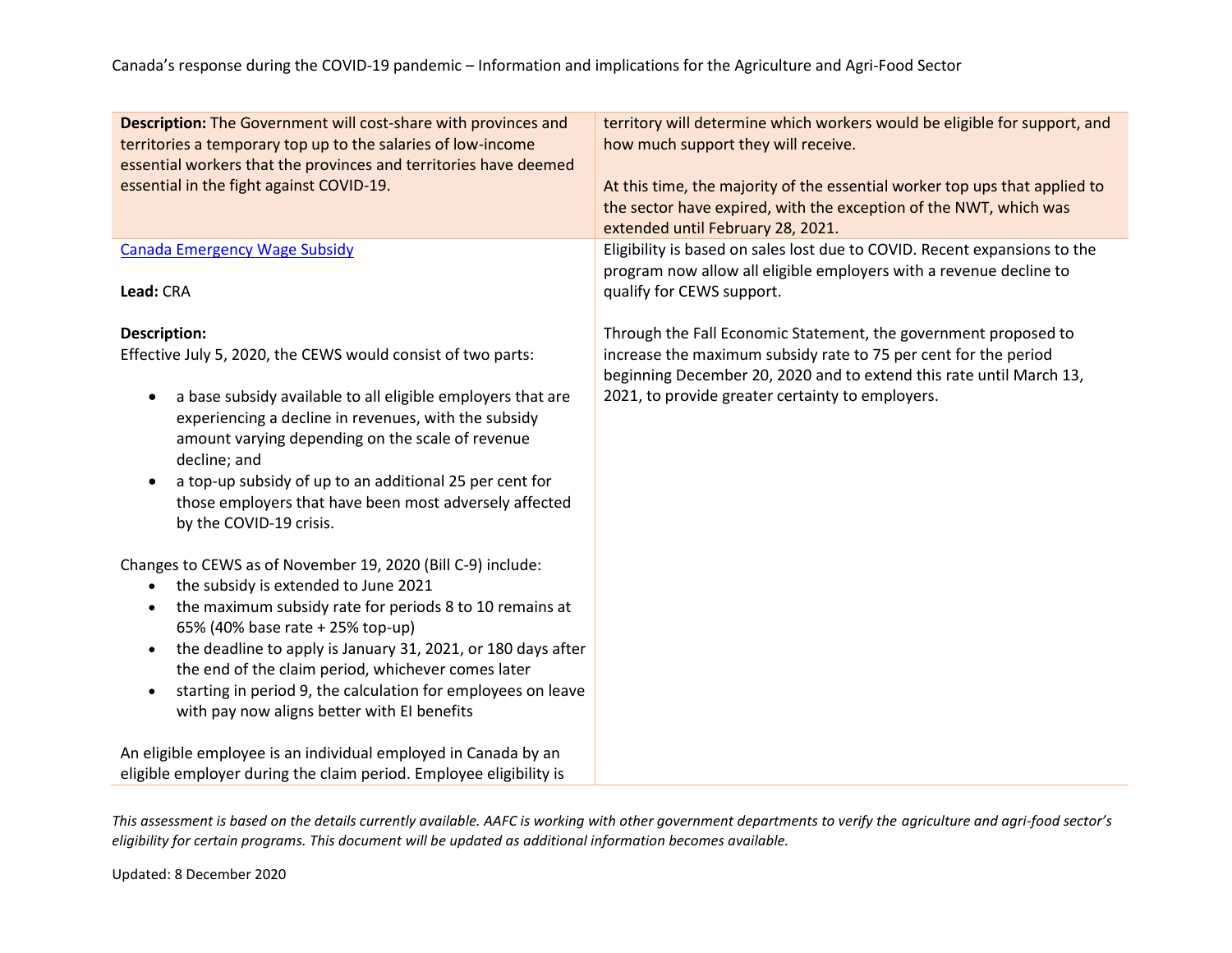| based on whether the person is employed in Canada, not where<br>they live.<br>A calculator has been developed as a tool to help potential<br>applicants to estimate the amount of their wage subsidy. |                                                                                                                                                       |
|-------------------------------------------------------------------------------------------------------------------------------------------------------------------------------------------------------|-------------------------------------------------------------------------------------------------------------------------------------------------------|
| <b>Fish Harvester Benefit</b>                                                                                                                                                                         | The \$267.6 million program would provide income support for this year's<br>fishing seasons. This measure covers 75 per cent of fishing income losses |
| Lead: DFO                                                                                                                                                                                             | beyond a 25 per cent income decline threshold, up to a maximum<br>individual entitlement equivalent to what is provided under the Canada              |
| <b>Description:</b> This initiative will provide grants to help fish<br>harvesters impacted by the COVID-19 pandemic and give them                                                                    | Emergency Wage Subsidy (\$847 per week for up to 12 weeks).                                                                                           |
| more liquidity to address non-deferrable business costs.                                                                                                                                              | STATUS: CLOSED - the application period for this benefit ran from<br>Aug. 24 - Oct. 19, 2020                                                          |
| <b>GST/HST Deferral</b>                                                                                                                                                                               | Most supplies of agricultural and fishing products are zero-rated (i.e.<br>subject to GST/HST at 0%). Incorporated agriculture businesses that sell   |
| Lead: Finance Canada                                                                                                                                                                                  | taxable agricultural products such as cut flowers, foliage, bedding plants,<br>sod, living trees could be eligible for this GST/HST deferral.         |
| Description: Allow businesses, including self-employed individuals,                                                                                                                                   |                                                                                                                                                       |
| to defer all Goods and Services Tax/Harmonized Sales Tax                                                                                                                                              | STATUS: CLOSED - Deferral was allowed until June 30, 2020.                                                                                            |
| (GST/HST) payments until the end of June, as well as customs                                                                                                                                          |                                                                                                                                                       |
| duties owed for imports.                                                                                                                                                                              |                                                                                                                                                       |
| <b>Employment Insurance for fish harvesters</b>                                                                                                                                                       | Unlike regular EI benefits, eligibility for EI fishing benefits is based on                                                                           |
|                                                                                                                                                                                                       | earnings, not insurable hours of employment.                                                                                                          |
| Lead: ESDC                                                                                                                                                                                            |                                                                                                                                                       |
|                                                                                                                                                                                                       | As of September 27, 2020, there are some temporary changes to the EI                                                                                  |
| <b>Description:</b> Employment Insurance (EI) provides fishing benefits<br>to qualifying, self-employed fishers who are actively seeking work.                                                        | program to help access EI fishing benefits. The following changes will be<br>in effect for 1 year:                                                    |
| Eligibility depends on how much earned from self-employment in                                                                                                                                        | A minimum unemployment rate of 13.1% applies to all regions<br>$\bullet$                                                                              |
| fishing during the qualifying period.                                                                                                                                                                 | across Canada starting August 9, 2020                                                                                                                 |
|                                                                                                                                                                                                       | If the regional unemployment rate is higher than 13.1%,<br>$\circ$                                                                                    |
| The qualifying period for summer fishing benefits cannot start                                                                                                                                        | the higher actual rate will be used to calculate benefits                                                                                             |
| earlier than the week of March 1. For winter fishing benefits, it                                                                                                                                     |                                                                                                                                                       |
| cannot start earlier than September 1. The qualifying period also                                                                                                                                     |                                                                                                                                                       |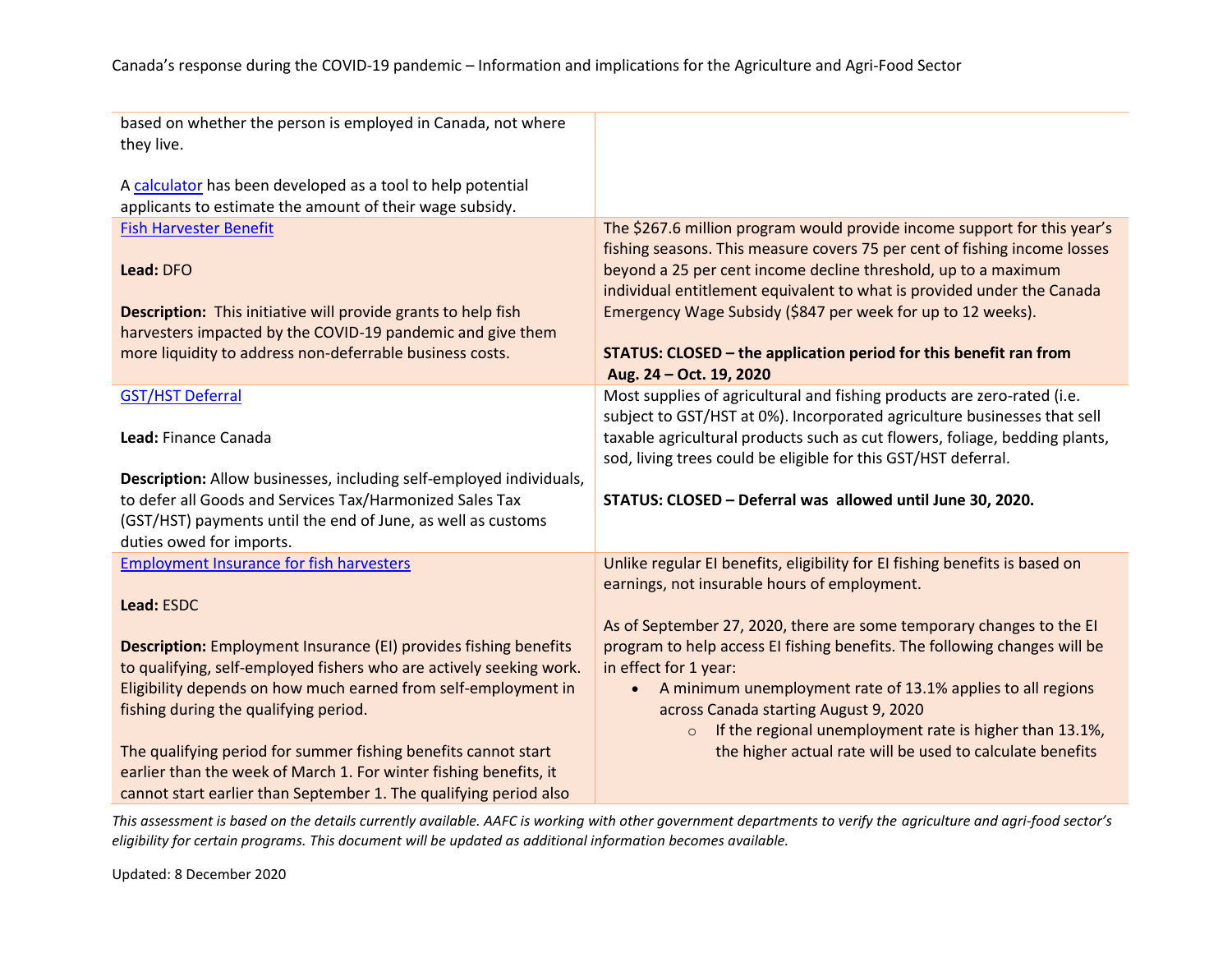| cannot start more than 31 weeks immediately before the start of a<br>benefit period.<br>If an applicant applied for benefits earlier and the application was<br>approved in the last 31 weeks, the qualifying period is from the<br>start of the previous benefit period to the start of the new benefit<br>period.<br>The amount that must be earned during the qualifying period<br>varies depending on the unemployment rate in the region where<br>an applicant lives. The applicant will need to earn a minimum of<br>between \$2,500 and \$4,200 during the qualifying period to qualify<br>for fishing benefits. More details are available here. | For fishers, earnings from 2018, 2019 and 2020 summer or winter<br>$\bullet$<br>seasons will be used to determine an individual's benefit rate and<br>establish a claim for the same season<br>Applicants will receive at least \$500 per week before taxes but<br>$\bullet$<br>could receive more<br>Fishers may be eligible to receive regular fishing benefits as well as<br>sickness, maternity, parental, compassionate care and/or family caregiver<br>benefits.                                                                                                                                                                                                                                                                                                                                                                                                                                                                                                                                                                                                                                                                                                    |
|----------------------------------------------------------------------------------------------------------------------------------------------------------------------------------------------------------------------------------------------------------------------------------------------------------------------------------------------------------------------------------------------------------------------------------------------------------------------------------------------------------------------------------------------------------------------------------------------------------------------------------------------------------|---------------------------------------------------------------------------------------------------------------------------------------------------------------------------------------------------------------------------------------------------------------------------------------------------------------------------------------------------------------------------------------------------------------------------------------------------------------------------------------------------------------------------------------------------------------------------------------------------------------------------------------------------------------------------------------------------------------------------------------------------------------------------------------------------------------------------------------------------------------------------------------------------------------------------------------------------------------------------------------------------------------------------------------------------------------------------------------------------------------------------------------------------------------------------|
| <b>Employment Insurance</b><br><b>Description:</b> The Employment Insurance (EI) program provides<br>temporary income support to unemployed workers while they<br>look for employment or to upgrade their skills.                                                                                                                                                                                                                                                                                                                                                                                                                                        | As part of post-CERB transition plans, those receiving EI will be eligible for<br>a taxable benefit rate of at least \$500 per week, or \$300 per week for<br>extended parental benefits. The government will continue to work with<br>provinces and territories to ensure Canadians receiving EI benefits have<br>access to skills training and employment supports, to help them get back<br>to work.<br>The government will also freeze the EI insurance premium rates for two<br>years, so Canadian workers and businesses will not face immediate<br>increases to costs and payroll deductions due to the additional expenses<br>resulting from the pandemic.<br>As of September 27, 2020, there are some temporary changes to the EI<br>program that will be in effect for 1 year:<br>A minimum unemployment rate of 13.1% applies to all regions<br>$\bullet$<br>across Canada starting August 9, 2020<br>If a region's unemployment rate is higher than 13.1%, the<br>$\circ$<br>higher actual rate will be used to calculate the benefits<br>An applicant only need 120 insured hours to qualify for benefits<br>because they will receive a one-time credit of: |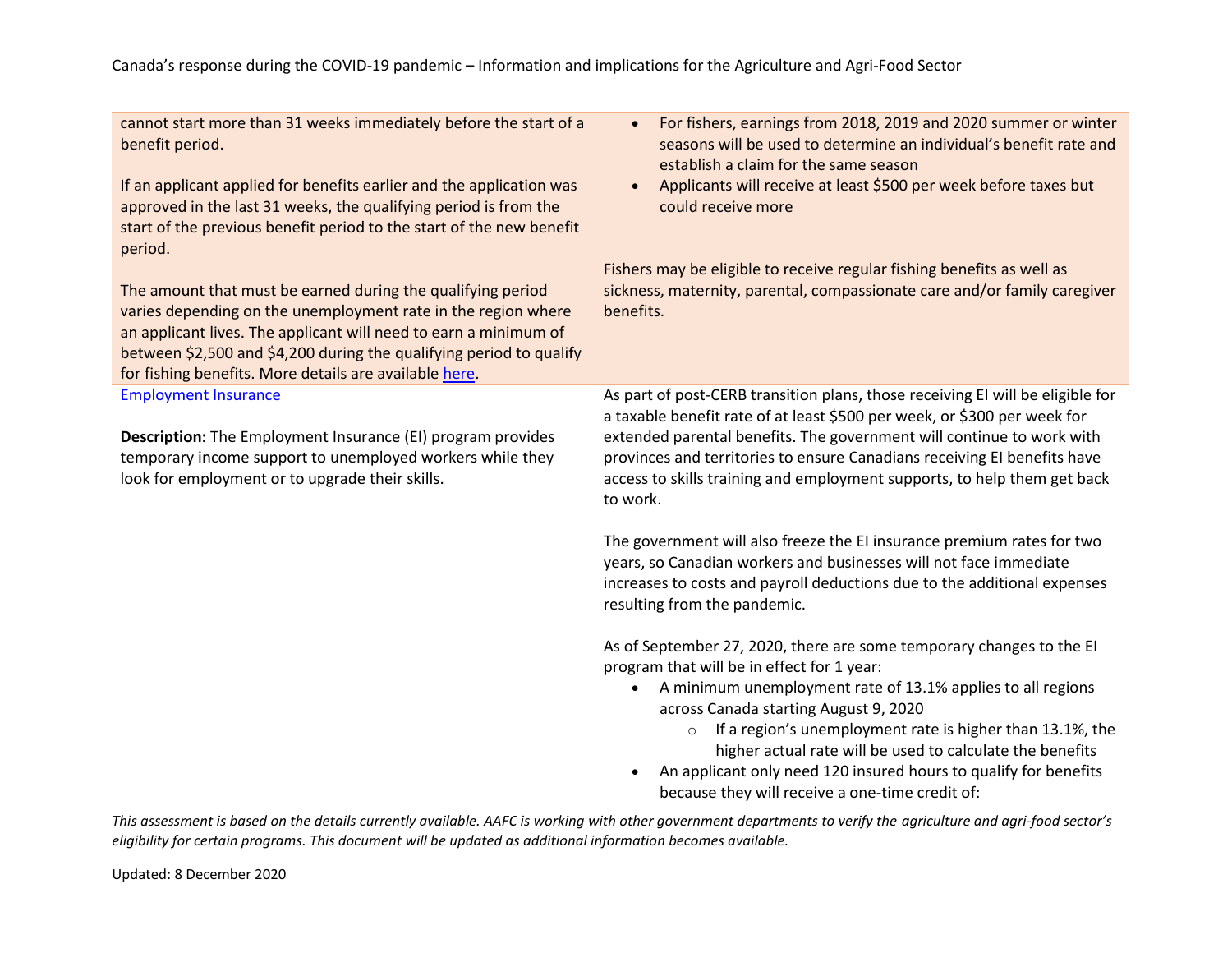|                                                                                                                                                                                                                                                                                                                                                                                                                                                                                                              | 300 insured hours if applying for regular benefits<br>$\circ$<br>480 insured hours if applying for sickness, maternity,<br>$\circ$<br>parental or caregiving benefits<br>If applying for sickness benefits, a medical certificate is not<br>$\bullet$<br>required |
|--------------------------------------------------------------------------------------------------------------------------------------------------------------------------------------------------------------------------------------------------------------------------------------------------------------------------------------------------------------------------------------------------------------------------------------------------------------------------------------------------------------|-------------------------------------------------------------------------------------------------------------------------------------------------------------------------------------------------------------------------------------------------------------------|
| <b>Working While on El Claim</b><br>Lead: ESDC                                                                                                                                                                                                                                                                                                                                                                                                                                                               | This could be an incentive for those who are laid off from their jobs to<br>continue to receive EI benefits and take on part time work in the<br>agriculture and agri-food sector.                                                                                |
| <b>Description:</b> Under the existing Employment Insurance rules, the<br>Working While on Claim provision allows a worker to keep<br>receiving part of their EI benefits and all earnings from a new job.<br>A person earning money while receiving EI benefits can keep 50<br>cents of their EI benefits for every dollar they earn, up to 90<br>percent of their previous weekly earnings (roughly four and a half<br>days of work). Above this cap, their EI benefits are deducted<br>dollar-for-dollar. | The Working While on Claim rules now apply to sickness and maternity<br>benefits                                                                                                                                                                                  |
| <b>Work-Sharing Program - Employment Insurance</b><br>Lead: ESDC                                                                                                                                                                                                                                                                                                                                                                                                                                             | Could have utility for farm and agri-food businesses.                                                                                                                                                                                                             |
| <b>Description:</b> Work-Sharing is a program that helps employers and<br>employees avoid layoffs when there is a temporary decrease in<br>business activity beyond the control of the employer.                                                                                                                                                                                                                                                                                                             |                                                                                                                                                                                                                                                                   |
| The program provides EI benefits to eligible employees who agree<br>to reduce their normal working hours and share the available work<br>while their employer recovers.                                                                                                                                                                                                                                                                                                                                      |                                                                                                                                                                                                                                                                   |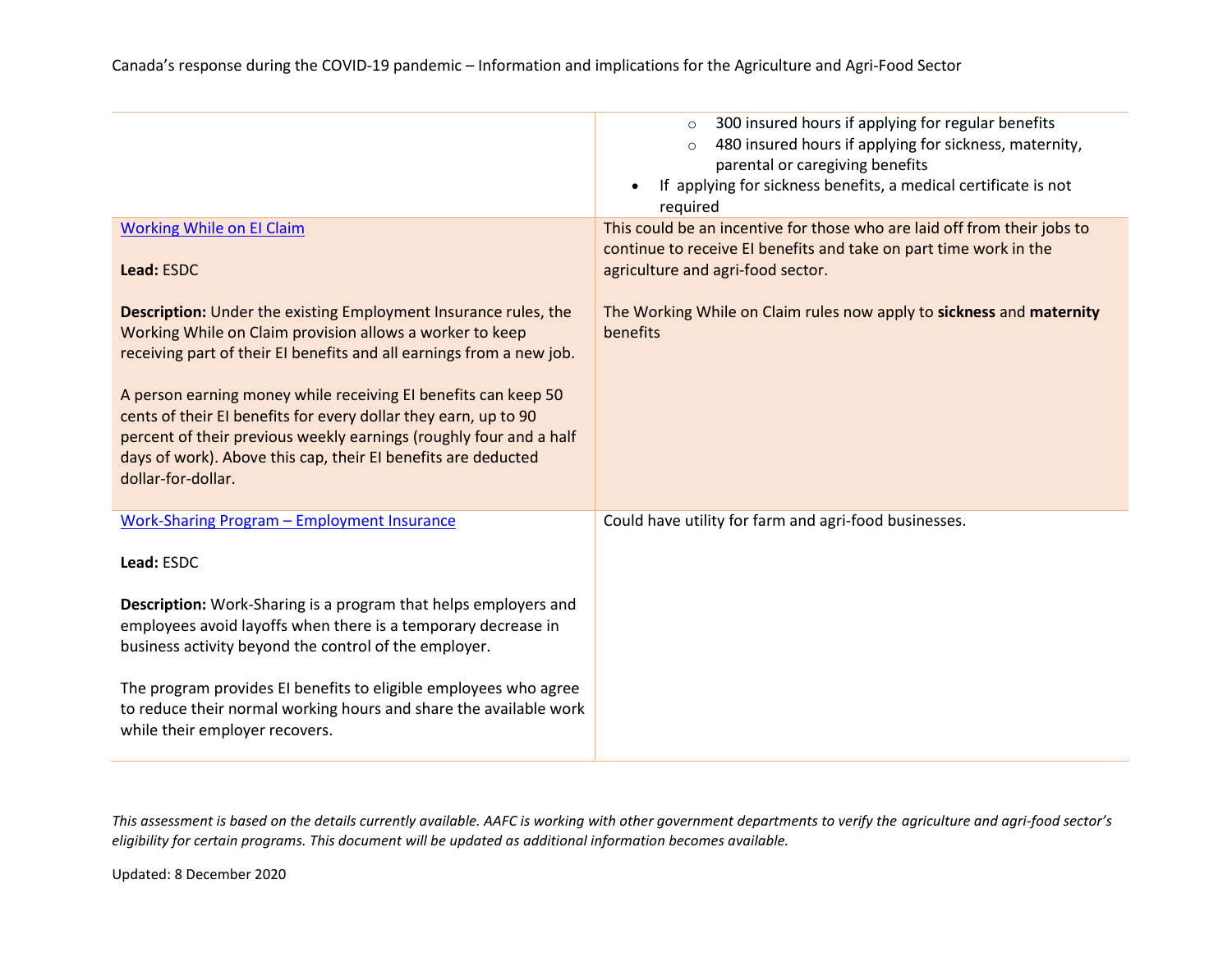| Effective March 15, 2020 to March 14, 2021, and not limited to<br>one specific sector or industry, the Government of Canada is<br>introducing temporary special measures due to COVID-19.<br>Extension of the maximum possible duration of an<br>agreement from 38 weeks to 76 weeks<br>Mandatory cooling off period has been waived for<br>$\bullet$<br>employers who have already used the Work-Sharing<br>program so that eligible employers may immediately enter<br>into a new agreement<br>Reduce the requirement and expand eligibility to employers<br>affected by accepting business who have been in business for only<br>1 year rather than 2 and eliminate the burden of having to provide<br>sales/production figures at the same time. |                                                                                                                                                                                                                                                                                                                                                                       |
|------------------------------------------------------------------------------------------------------------------------------------------------------------------------------------------------------------------------------------------------------------------------------------------------------------------------------------------------------------------------------------------------------------------------------------------------------------------------------------------------------------------------------------------------------------------------------------------------------------------------------------------------------------------------------------------------------------------------------------------------------|-----------------------------------------------------------------------------------------------------------------------------------------------------------------------------------------------------------------------------------------------------------------------------------------------------------------------------------------------------------------------|
| <b>Support for Students</b>                                                                                                                                                                                                                                                                                                                                                                                                                                                                                                                                                                                                                                                                                                                          | The Government of Canada will expand existing federal employment,                                                                                                                                                                                                                                                                                                     |
| Lead: CRA, ESDC, SSHRC, NSERC, CIH, ISED<br>Description: \$9 billion for post-secondary students and recent<br>graduates to help provide financial support for the summer,<br>continue their studies in the fall, and help provide experience<br>needed to start careers. This support includes:<br>Canada Emergency Student Benefit - CLOSED Sept. 30,<br>$\bullet$<br>2020;<br>Canada Student Service Grant - CLOSED Nov.6, 2020;<br>$\bullet$<br>double the Canada student Grants;<br>$\bullet$<br>broaden Eligibility for student financial assistance by<br>$\bullet$<br>removing expected student's and spouses' contributions in<br>2020-21;<br>raise the maximum weekly amount that can be provided<br>$\bullet$<br>to a student in 2020-21; | skills development, and youth programming to create up to 116,000 jobs,<br>placements, and other training opportunities to help students find<br>employment and develop valuable skills this summer and over the coming<br>months. Student job opportunities in the agricultural sector will also be<br>advertised on the recently launched agricultural jobs portal. |
|                                                                                                                                                                                                                                                                                                                                                                                                                                                                                                                                                                                                                                                                                                                                                      |                                                                                                                                                                                                                                                                                                                                                                       |
| increase existing distinctions-based support for First<br>$\bullet$                                                                                                                                                                                                                                                                                                                                                                                                                                                                                                                                                                                                                                                                                  |                                                                                                                                                                                                                                                                                                                                                                       |
| Nations, Inuit, and Métis Nation students by providing an                                                                                                                                                                                                                                                                                                                                                                                                                                                                                                                                                                                                                                                                                            |                                                                                                                                                                                                                                                                                                                                                                       |
| additional \$75.2 million in 2020-21; and                                                                                                                                                                                                                                                                                                                                                                                                                                                                                                                                                                                                                                                                                                            |                                                                                                                                                                                                                                                                                                                                                                       |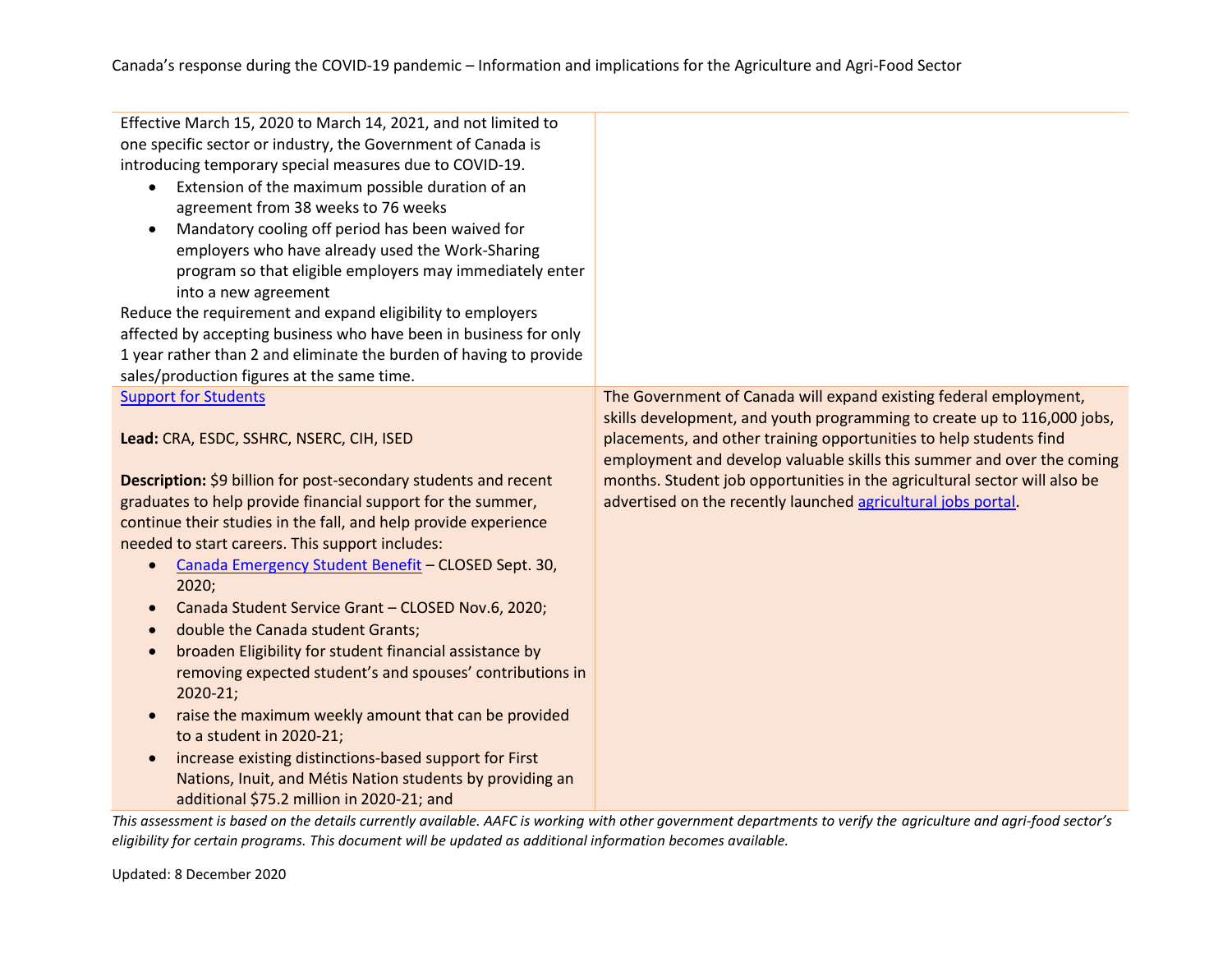| extend expiring federal graduate research scholarships<br>and postdoctoral fellowship and supplement existing<br>federal research grants by providing \$291.6 million to                                                                                                                                                                                                                                                                                                                                                                                                                                                                                                                           |                                                                                                                                                                                                                                                                                                                                                                                                                                                                                                                                                                                                                                                                                            |
|----------------------------------------------------------------------------------------------------------------------------------------------------------------------------------------------------------------------------------------------------------------------------------------------------------------------------------------------------------------------------------------------------------------------------------------------------------------------------------------------------------------------------------------------------------------------------------------------------------------------------------------------------------------------------------------------------|--------------------------------------------------------------------------------------------------------------------------------------------------------------------------------------------------------------------------------------------------------------------------------------------------------------------------------------------------------------------------------------------------------------------------------------------------------------------------------------------------------------------------------------------------------------------------------------------------------------------------------------------------------------------------------------------|
| federal granting councils.                                                                                                                                                                                                                                                                                                                                                                                                                                                                                                                                                                                                                                                                         |                                                                                                                                                                                                                                                                                                                                                                                                                                                                                                                                                                                                                                                                                            |
| <b>Agricultural Jobs Portal</b><br>Lead: AAFC<br>Description: An online jobs portal directing Canadians to job<br>opportunities in the sector                                                                                                                                                                                                                                                                                                                                                                                                                                                                                                                                                      | To further help address labour challenges facing the sector, and help<br>Canadians who have had their jobs affected by COVID-19, the department<br>has launched an agricultural jobs portal to inform Canadians about the<br>diverse and rewarding job opportunities available in the sector.                                                                                                                                                                                                                                                                                                                                                                                              |
| <b>Youth Employment and Skills Program Enhancement</b><br>Lead: AAFC<br><b>Description:</b> The Youth Employment and Skills Program (YESP)<br>provides a wage subsidy to employers who hire youth for<br>agricultural jobs. The Government invested up to \$9.2 million to<br>enhance the YESP and will fund approximately 800 new positions<br>for youth in the agriculture industry.<br>Eligible applicants include producers, agri-businesses, industry<br>associations, provincial and territorial governments, Indigenous<br>organizations and research facilities. Employers may apply for this<br>funding retroactive to April 1, 2020, with projects to be completed<br>by March 31, 2021. | This funding can help provide necessary labour to where it is needed<br>most.<br>The YESP will provide agriculture employers up to 50 per cent of the cost<br>of hiring a Canadian youth up to \$14,000. Indigenous applicants and those<br>applicants hiring a youth facing barriers are eligible for funding of up to 80<br>per cent of their costs.<br>Due to a high demand for funding under this program, the application<br>intake has been closed as of July 6, 2020.<br>The Fall Economic Statement included a proposed investment of \$575.3<br>million over the next two years for the ESDC-led Youth Employment and<br>Skills Strategy, which includes funding for AAFC's YESP. |
| <b>AgriStability</b><br>Lead: AAFC administered by provincial jurisdictions                                                                                                                                                                                                                                                                                                                                                                                                                                                                                                                                                                                                                        | In response to COVID-19, governments agreed to extend the enrollment<br>deadline from April 30, 2020 to July 3, 2020.<br>Participants may also request interim payments for the program year<br>once they are able to estimate potential losses. The Government is<br>working with provinces and territories to increase interim payments from                                                                                                                                                                                                                                                                                                                                             |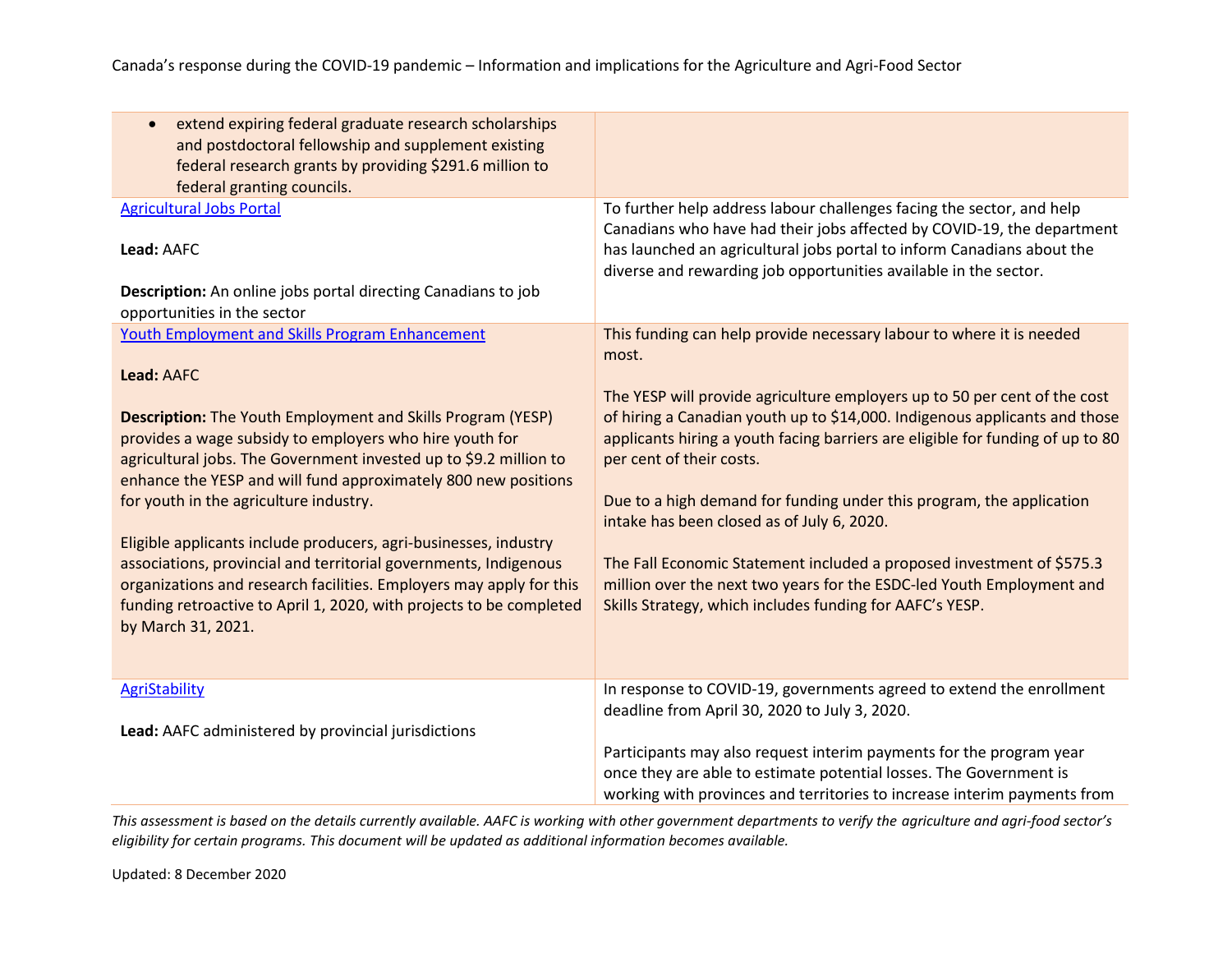Canada's response during the COVID-19 pandemic – Information and implications for the Agriculture and Agri-Food Sector

| Description: A margin-based, whole farm program that provides<br>support to producers when their program margin declines more<br>than 30% relative to their reference margin | 50 per cent to 75 per cent. Virtually all provinces/territories have now<br>received federal approval to issue interim payments at up to 75% of the<br>estimated final payments. |
|------------------------------------------------------------------------------------------------------------------------------------------------------------------------------|----------------------------------------------------------------------------------------------------------------------------------------------------------------------------------|
| Agrilnsurance                                                                                                                                                                | Agrilnsurance provides production insurance based on quality and yield of                                                                                                        |
|                                                                                                                                                                              | crops.                                                                                                                                                                           |
| Lead: AAFC administered by provincial jurisdictions                                                                                                                          |                                                                                                                                                                                  |
|                                                                                                                                                                              | The Government is working with provinces and territories to explore                                                                                                              |
| <b>Description:</b> Provides producers with actuarially sound insurance                                                                                                      | possibilities for expanding the Agrilnsurance program to include labour                                                                                                          |
| against crop yield and quality losses caused by uncontrollable                                                                                                               | shortages as an eligible risk for the horticulture sector. This work with                                                                                                        |
| natural perils                                                                                                                                                               | provincial and territorial partners would insure against lost production                                                                                                         |
|                                                                                                                                                                              | due to an insufficient workforce, should producers be unable to find                                                                                                             |
|                                                                                                                                                                              | enough labour to harvest.                                                                                                                                                        |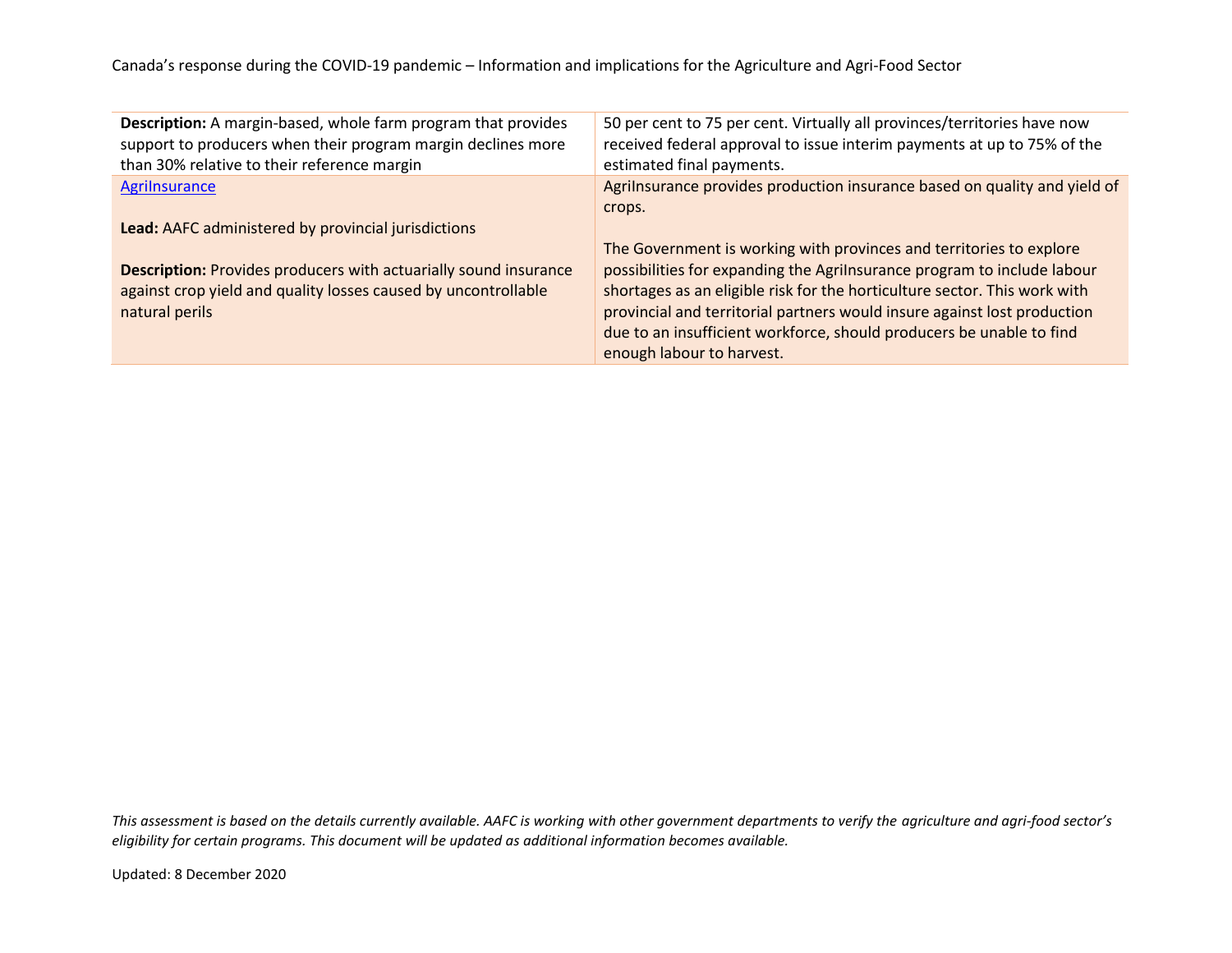# Strategic Opportunities

| <b>Initiative</b>                                                          | <b>Agriculture Implications and Analysis</b>                                                                                                    |
|----------------------------------------------------------------------------|-------------------------------------------------------------------------------------------------------------------------------------------------|
| <b>Agrilnnovate</b>                                                        | Agrilnnovate could further ensure Canadian food security by funding<br>projects that utilize innovations to improve productivity, helping to    |
| Lead: AAFC                                                                 | address strains on Canadian food supply brought on by COVID-19.                                                                                 |
| <b>Description:</b> This program provides repayable contributions for      |                                                                                                                                                 |
| projects that aim to accelerate the commercialization, adoption            |                                                                                                                                                 |
| and/or demonstration of innovative products, technologies,                 |                                                                                                                                                 |
| processes or services that increase agri-sector competitiveness            |                                                                                                                                                 |
| and sustainability. Projects must be completed by March 31, 2023.          |                                                                                                                                                 |
| Canadian Agricultural Strategic Priorities Program (CASPP)                 | CASPP programs can support sector-based organizations respond to new<br>supply and trade realities developed through COVID-19. Projects must be |
| Lead: AAFC                                                                 | led by Canadian agriculture based non-profit organizations and be<br>national or sector wide in scope.                                          |
| <b>Description:</b> The Canadian Agricultural Strategic Priorities Program |                                                                                                                                                 |
| (CASPP) supports the Canadian agricultural sector's participation in       |                                                                                                                                                 |
| the Government of Canada's growth and policy objectives, by                |                                                                                                                                                 |
| investing in the sector's design, development and implementation           |                                                                                                                                                 |
| of tools and strategies to respond to and seize opportunities              |                                                                                                                                                 |
| created by these objectives.                                               |                                                                                                                                                 |
| <b>Dairy Processing Investment Fund</b>                                    | The DPIF was initially designed to support the sector adapt to market                                                                           |
| Lead: AAFC                                                                 | changes resulting from CETA. The program supports investments in<br>capital to assist and improving dairy processors productivity and           |
|                                                                            | competitiveness. In doing so, the program does function to help dairy                                                                           |
| <b>Description:</b> The Dairy Processing Investment Fund was               | processors address some of the market changes brought on by COVID-19.                                                                           |
| established to provide funding to dairy processors for investments         |                                                                                                                                                 |
| that will improve productivity and competitiveness and help them           | STATUS: The application process for this fund is now CLOSED.                                                                                    |
| prepare for market changes resulting from the Canada-European              |                                                                                                                                                 |
| Union Comprehensive Economic and Trade Agreement (CETA).                   |                                                                                                                                                 |
| <b>Industrial Research Assistance Program</b>                              | Due to COVID-19 the Government has invested \$250 million to assist<br>innovative, early-stage companies that are unable to access existing     |